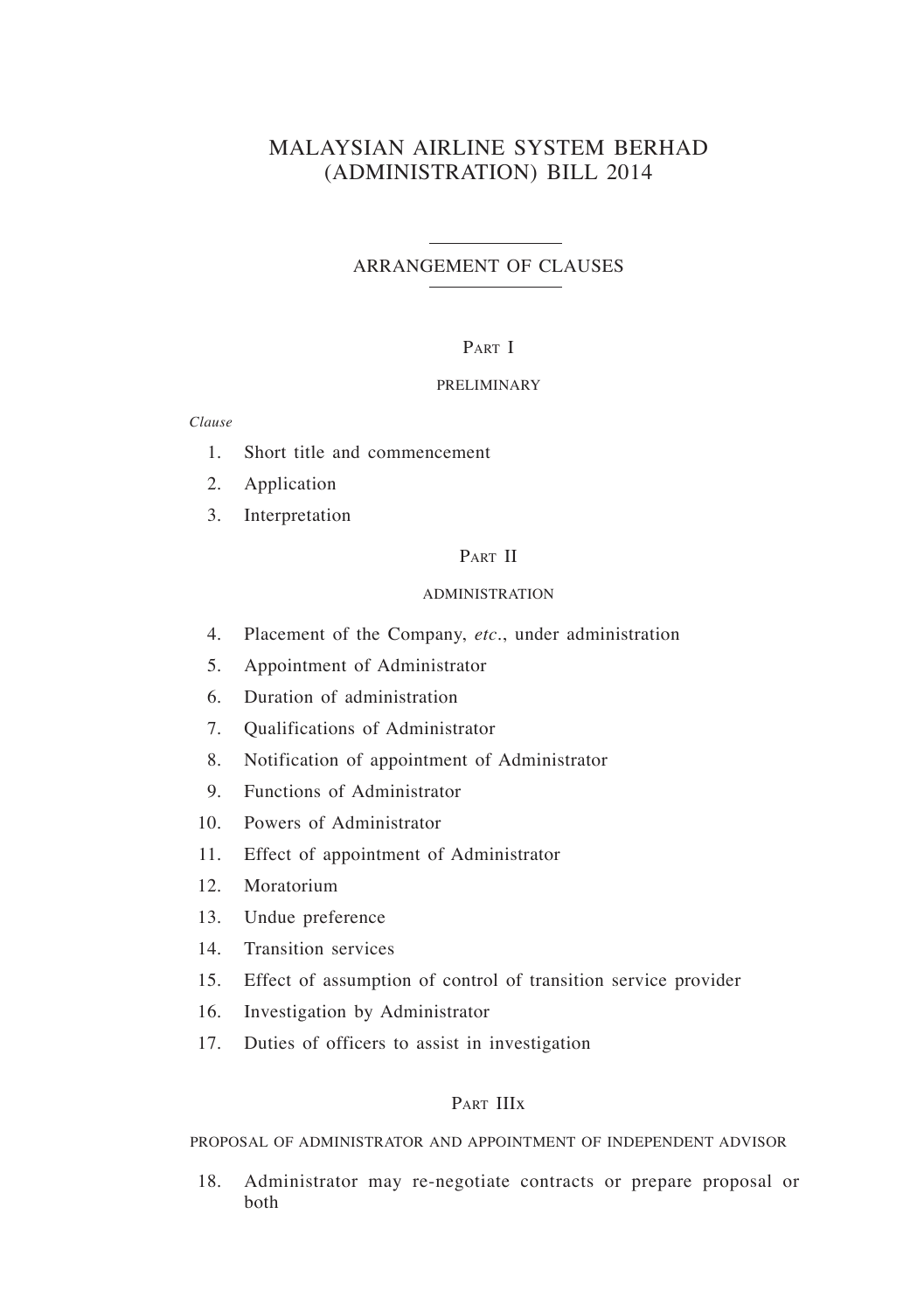*Clause*

- 19. Appointment and qualifications of Independent Advisor
- 20. Review of proposal by Independent Advisor
- 21. Decision of the appointer
- 22. Implementation of proposal
- 23. Transfer of property or liabilities

## Part IV

#### MALAYSIA AIRLINES BERHAD

- 24. Incorporation of Malaysia Airlines Berhad
- 25. Offer of employment
- 26. Malaysia Airlines Berhad, *etc*., not a successor employer
- 27. Work rules, code of conduct and regulations
- 28. Negotiation with trade unions and associations
- 29. Matters relating to productivity or effective utilization of workforce

#### Part V

#### VESTING OF PROPERTY AND LIABILITIES

- 30. Vesting provisions
- 31. Replacement vesting order

#### Part VI

#### GENERAL

- 32. Non-application of section 132e of the Companies Act 1965
- 33. Indemnity for Administrator, *etc*.
- 34. Immunity
- 35. Limits on the grant of orders of court
- 36. Validity of transaction
- 37. Things done in anticipation of the enactment of this Act **SCHEDULE**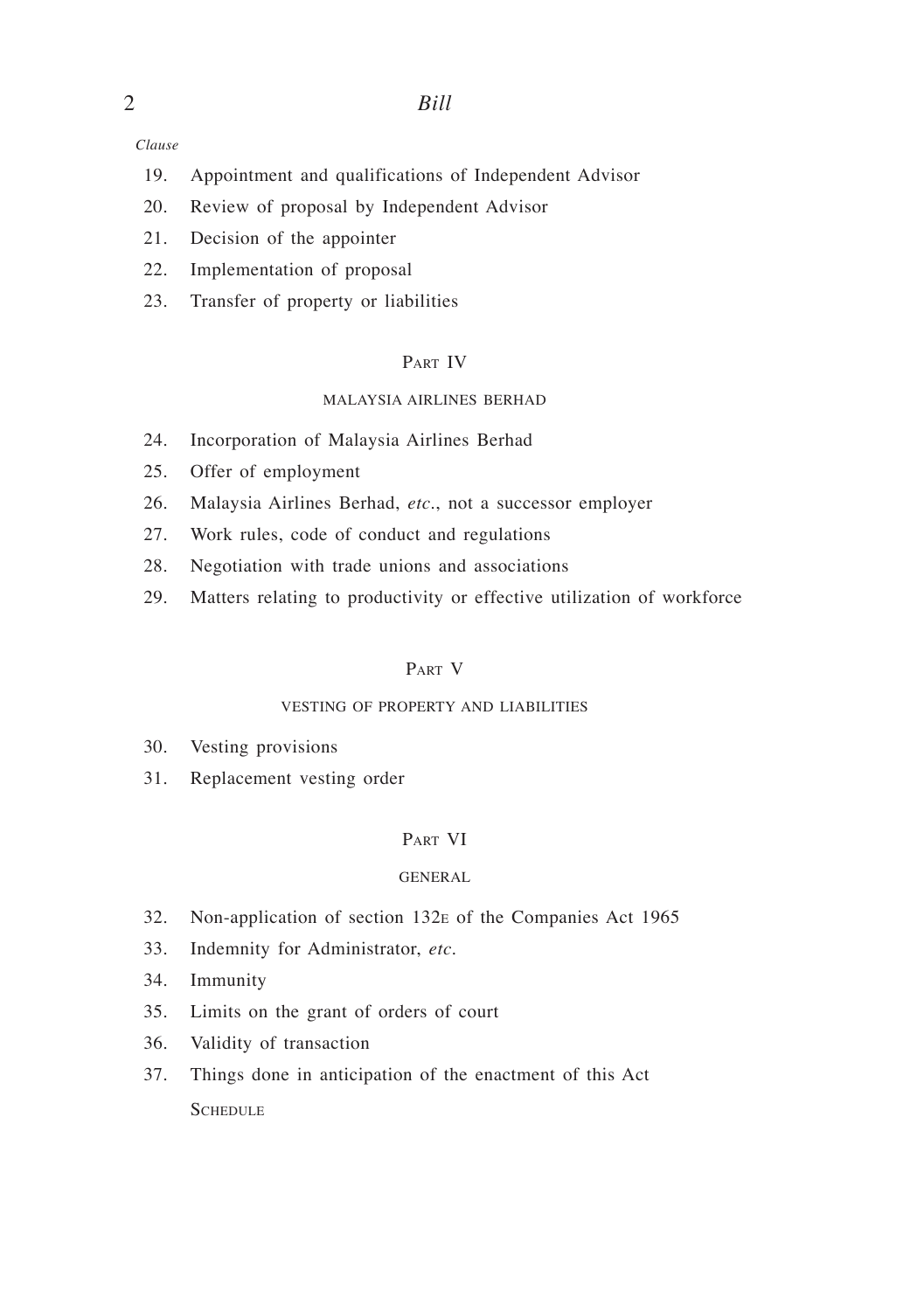### *i n t i t u l e d*

An Act to provide special laws for the administration of the Malaysian Airline System Berhad, its wholly owned subsidiary companies, and its partially owned subsidiary companies providing goods or carrying out services or both that are essential to the operations of the Malaysian Airline System Berhad and the appointment of an administrator with the powers to administer and manage the Malaysian Airline System Berhad, its wholly owned subsidiary companies, and its partially owned subsidiary companies providing goods or carrying out services or both; to provide for the establishment of a new entity which will replace the Malaysian Airline System Berhad as the national carrier; and to provide for related matters.

 $[$ 

WHEREAS special provisions are required in the public interest to ensure the continuity of the essential air services by the Malaysian Airline System Berhad as the national carrier and the provision of uninterrupted connectivity to and from and within Malaysia by the national carrier:

AND WHEREAS legislation is the only means to expeditiously administer and manage the Malaysian Airline System Berhad, its wholly owned subsidiary companies and its partially owned subsidiary companies providing goods or carrying out services or both that are essential to the operations of the national carrier without disruption to their operations: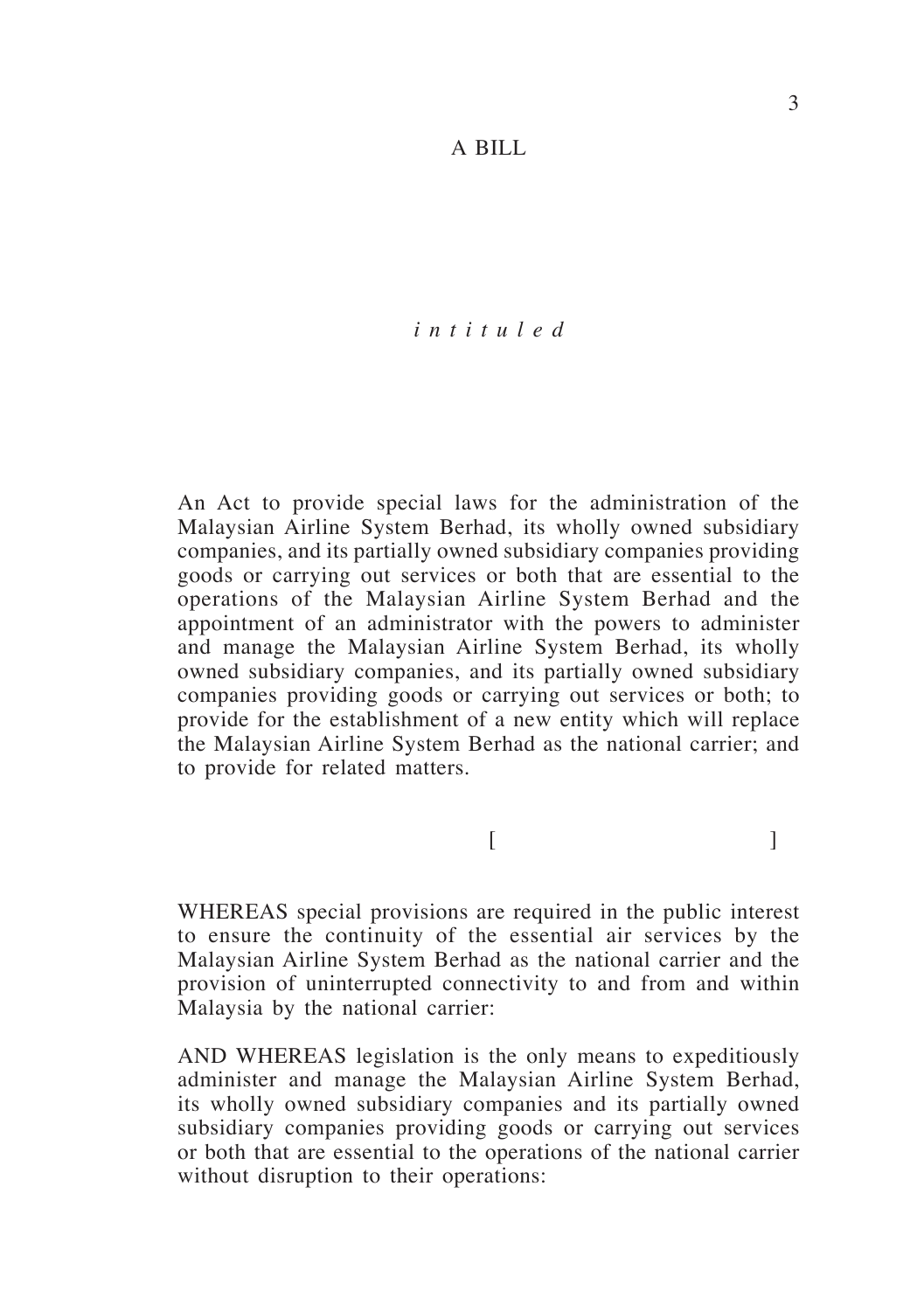AND WHEREAS the establishment of a new entity, that is the Malaysia Airlines Berhad, with a new business model is critical to ensure continuity, profitability and viability, and to assume certain businesses, property, rights, liabilities and affairs of the Malaysian Airline System Berhad:

AND WHEREAS it is in the public interest to ensure the continued existence of a national carrier to facilitate Malaysia's economic development:

AND WHEREAS legislation provides an effective, efficient and seamless means to transition the business, property, rights, liabilities and affairs of the Malaysian Airline System Berhad to the new entity:

**NOW, THEREFORE, IT IS ENACTED** by the Parliament of Malaysia as follows:

### PART I

#### PRELIMINARY

#### **Short title and commencement**

**1.** (1) This Act may be cited as the Malaysian Airline System Berhad (Administration) Act 2014.

(2) This Act comes into operation on a date to be appointed by the Minister by notification in the *Gazette*.

### **Application**

**2.** (1) This Act shall apply—

- *(a)* for a period of five years from the date of the coming into operation of this Act; or
- *(b)* until the listing and quotation of the shares of the Malaysia Airlines Berhad on the official list of Bursa Malaysia Berhad,

whichever is earlier.

(2) Notwithstanding subsection (1), the Minister may, by order published in the *Gazette*, declare an earlier cessation of this Act.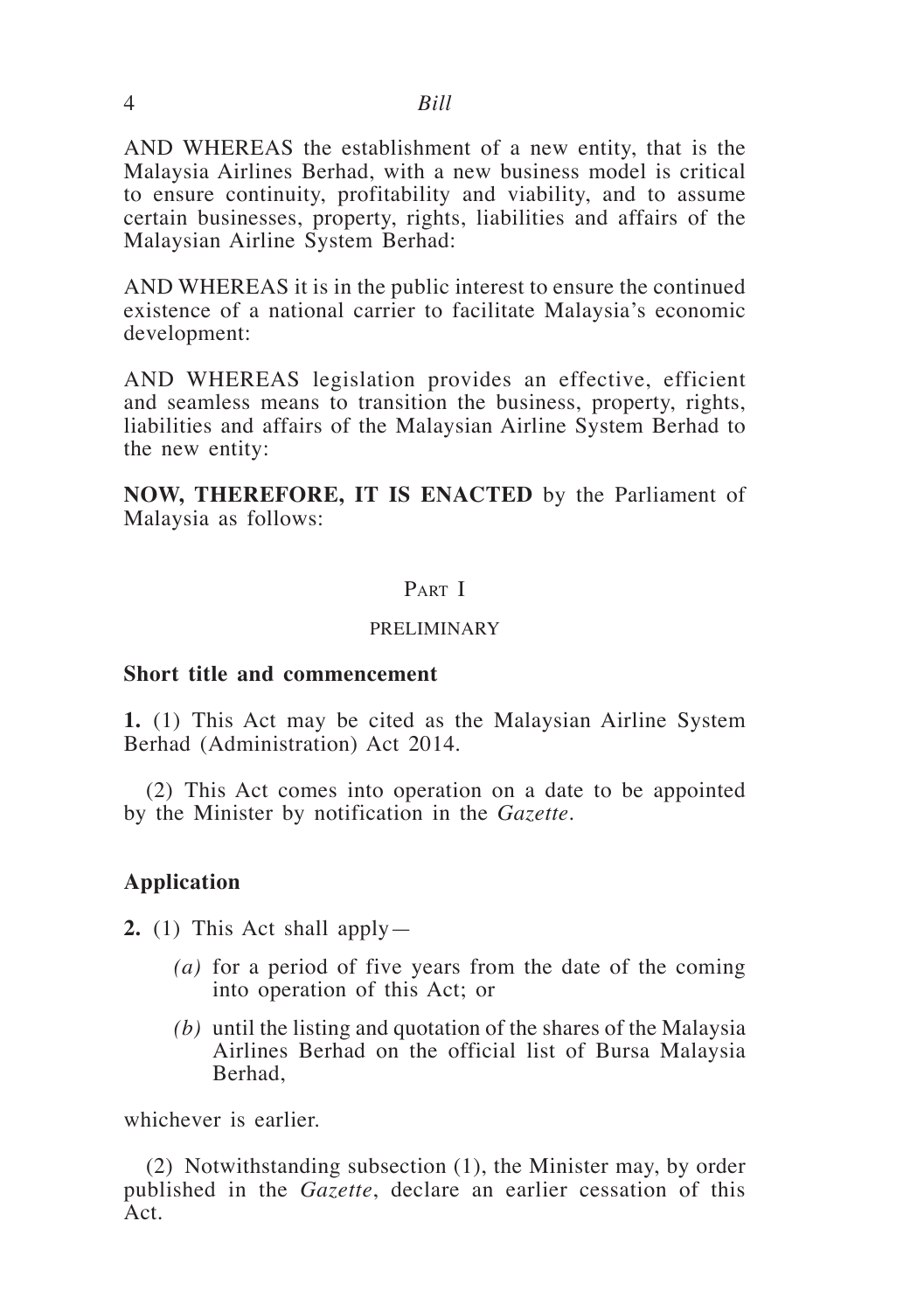(3) Notwithstanding subsection (1), this Act may, by a resolution passed by both Houses of Parliament, be extended for a further period as may be specified in the resolution.

### **Interpretation**

**3.** In this Act, unless the context otherwise requires—

"regulatory body" means an authority that is responsible for the enforcement of laws;

"proposal" means the proposal under paragraph  $18(1)(b)$ ;

"rights" means all rights, powers, privileges and immunities, whether actual, contingent or prospective;

"property" includes all property, movable and immovable, and all interests, easement or rights, whether equitable or legal in, to or out of the property, choses in action, money and goodwill;

"Malaysia Airlines Berhad" means the corporation referred to in section 24;

"Minister" means the Prime Minister of Malaysia;

"officer" has the meaning assigned to it in section 4 and subsection 132(6) of the Companies Act 1965 [*Act 125*];

"appointer" means the person who appoints an Administrator under section 5;

"transition service provider" means the person directed by the Administrator under subsection 14(1) to provide goods or services or both to the Malaysia Airlines Berhad and its subsidiary companies;

"creditor" includes counterparties in an agreement, contract or arrangement with the Administered Companies;

"Independent Advisor" means the person appointed under section 19;

"Administrator" means the person appointed under section 5;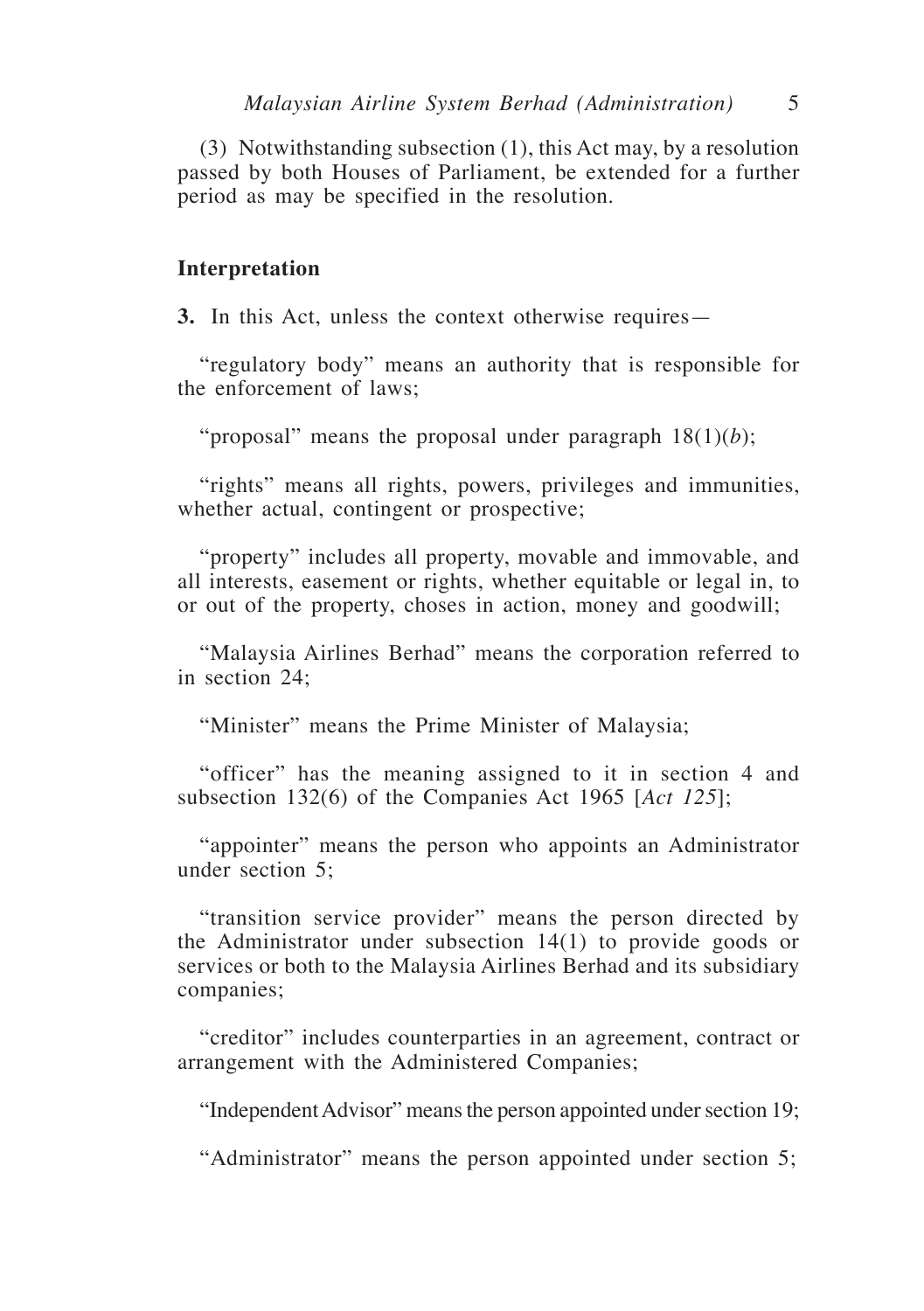"Company" means the Malaysian Airline System Berhad;

"specified subsidiary companies" means the partially owned subsidiary companies listed in paragraph 4(*c*);

"Administered Companies" means the Company, its wholly owned subsidiary companies, and the specified subsidiary companies that have been placed under administration under section 4;

"liabilities" includes debts, charges and obligations of every description whether present or future, actual or contingent, and whether payable or to be observed or performed in Malaysia or elsewhere.

### PART II

#### ADMINISTRATION

#### **Placement of the Company,** *etc.***, under administration**

**4.** Subject to the prior written approval of the Minister, a member of the Company, or the board of directors of the Company pursuant to a resolution of the board of directors, may place—

- *(a)* the Company;
- *(b)* any wholly owned subsidiary company of the Company; and
- *(c)* the following partially owned subsidiary companies of the Company:
	- (i) Abacus Distribution Systems (Malaysia) Sdn. Bhd. (Company No. 180535-T);
	- (ii) Aerokleen Services Sdn. Bhd. (Company No. 277266-X); and
	- (iii) MAS Awana Services Sdn. Bhd. (Company No. 372384-D),

under administration in accordance with this Act.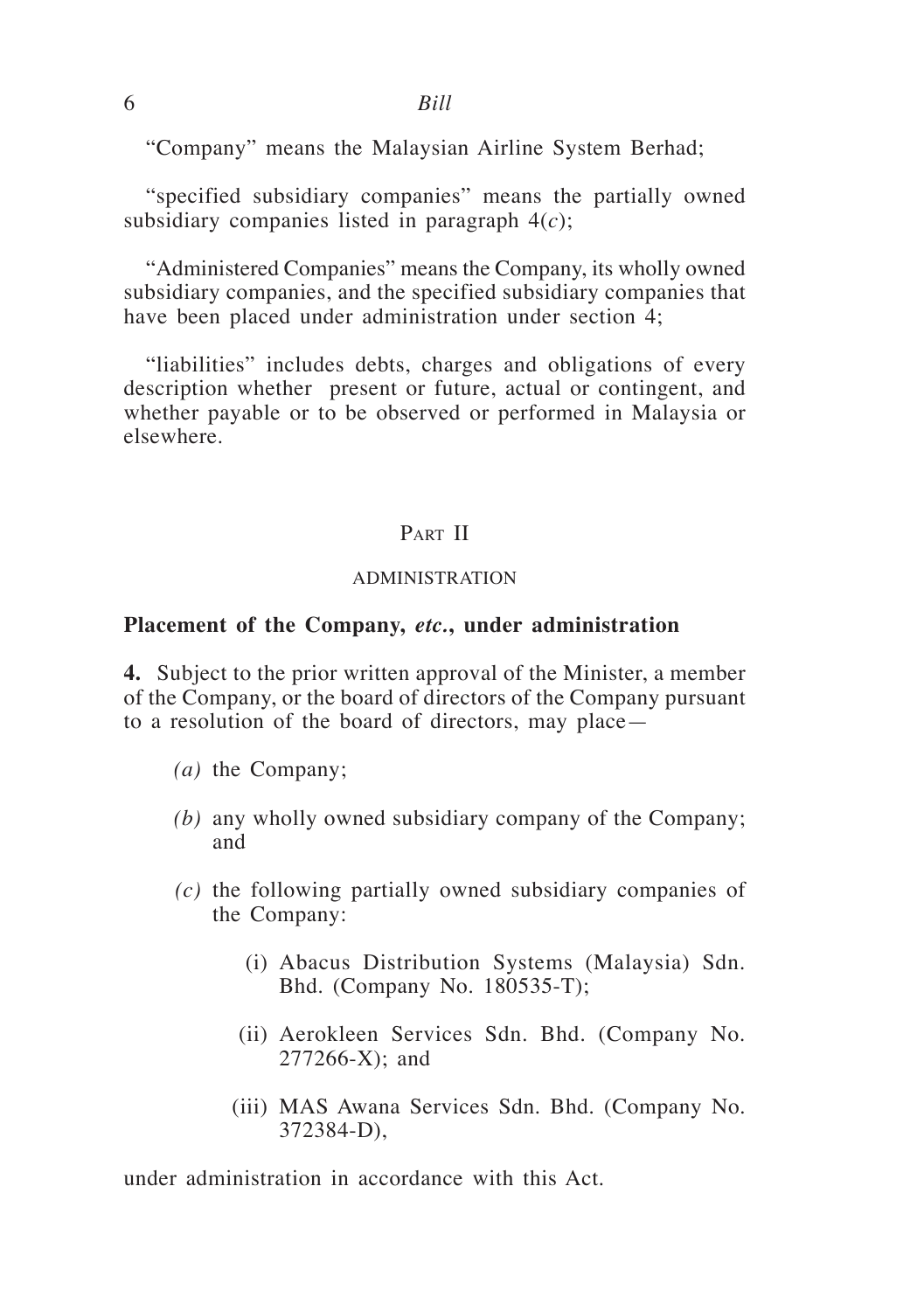### **Appointment of Administrator**

**5.** (1) The member of the Company or the board of directors of the Company referred to in section 4 shall appoint an Administrator for the Administered Companies.

(2) The appointer may at any time after the appointment of the Administrator under subsection (1) appoint a new Administrator to replace the existing Administrator.

(3) Where the Administrator is released from his appointment, he shall, with effect from such release, be discharged from all duties and liabilities in respect of his administration or in relation to his conduct as the Administrator.

### **Duration of administration**

**6.** The administration of the Administered Companies by the Administrator shall commence from the date of appointment of the Administrator under subsection 5(1) and shall continue until the administration is terminated by the appointer.

### **Qualifications of Administrator**

**7.** (1) No person shall be appointed as an Administrator unless he—

- *(a)* is a natural person; and
- *(b)* has consented in writing to his appointment.

(2) The following persons shall be qualified to be appointed as an Administrator:

- *(a)* a company auditor approved under the Companies Act 1965; or
- *(b)* a person who is, in the opinion of the appointer, capable of performing the duties of an administrator.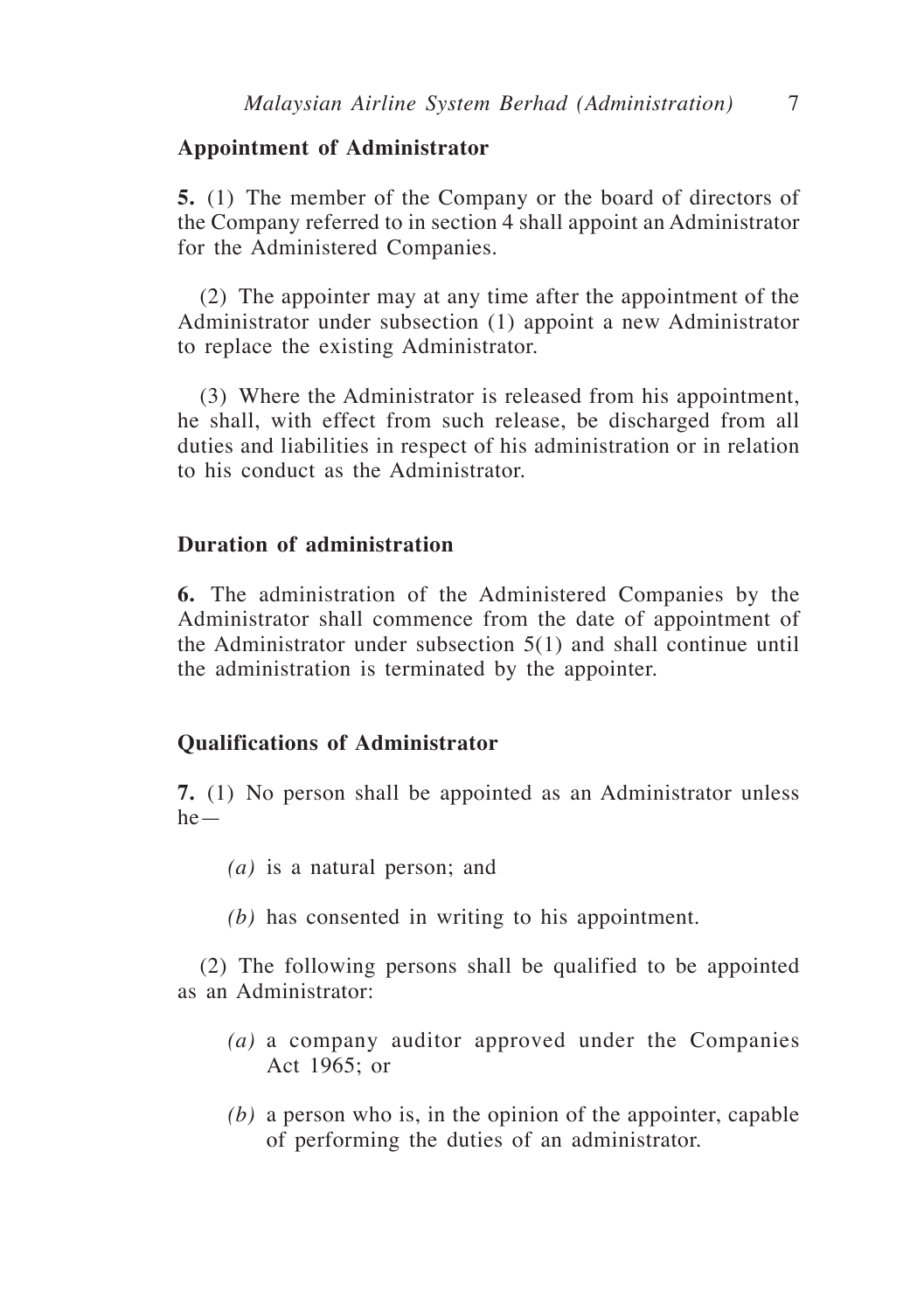(3) The following persons shall not be qualified to be appointed as an Administrator:

- *(a)* an undischarged bankrupt;
- *(b)* a mortgagee of any property of the Administered Companies;
- *(c)* a person with direct or indirect shareholding in the Administered Companies;
- *(d)* a person who is, directly or indirectly, interested in any contract or arrangement to provide goods or services to the Administered Companies;
- *(e)* an auditor of the Administered Companies; or
- *(f)* an officer of the Administered Companies.

### **Notification of appointment of Administrator**

**8.** (1) The Administrator shall within seven days after his appointment—

- *(a)* lodge a notice of the appointment with the Registrar of Companies; and
- *(b)* cause a notice of his appointment to be published in at least two national daily newspapers, one of which shall be in the national language.

(2) Every invoice, order for goods or services, business letter, cheque, credit note, negotiable instrument or bill of lading which is issued by or on behalf of the Administered Companies or the Administrator after the appointment of the Administrator shall contain the words "Administrator Appointed".

(3) Any non-compliance of subsections (1) and (2) shall not affect the validity of the acts of the Administrator in the administration of the Administered Companies.

(4) For the purpose of this section, "Registrar of Companies" has the meaning assigned to it under section 4 of the Companies Act 1965.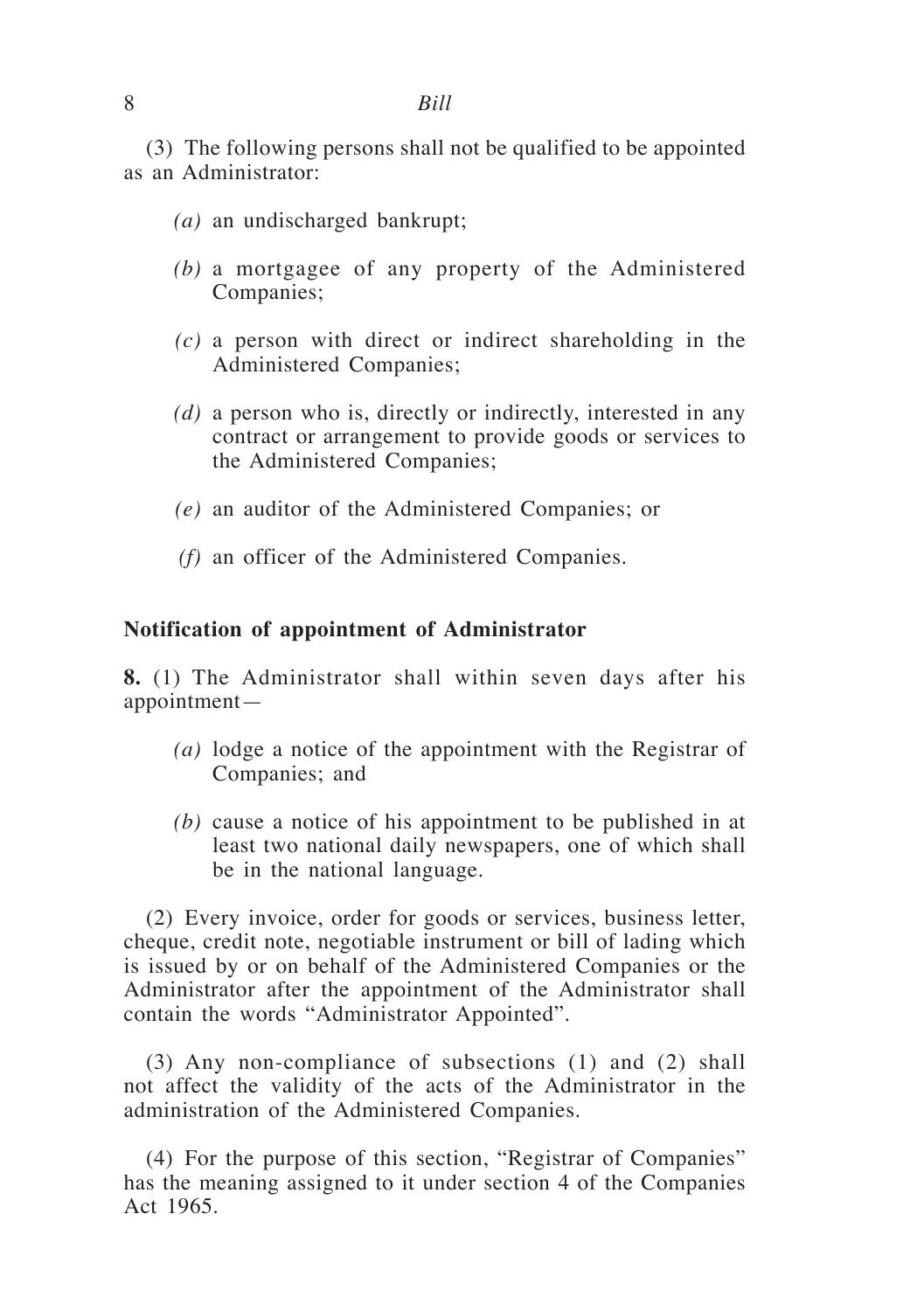## **Functions of Administrator**

- **9.** (1) The Administrator shall have the following functions:
	- *(a)* to carry out the business and operations (including the restructuring of such operations) of the Administered Companies;
	- *(b)* to take into his custody or under his control the property, liabilities, businesses and affairs of the Administered Companies and all the property to which the Administered Companies are or appear to be entitled;
	- *(c)* to manage the property, business, liabilities and affairs of the Administered Companies in the name and on behalf of the Administered Companies, including the disposal of property and liabilities;
	- *(d)* to assume control and exercise all powers conferred on the directors under the Companies Act 1965 or by the constitution of the Administered Companies, and the powers of the directors of the Administered Companies shall then cease except in so far as the Administrator may permit;
	- *(e)* to make any arrangement or compromise on behalf of the Administered Companies with their creditors or any class of them or between the specified subsidiary companies and their members or any class of them or between the Administered Companies and their debtors or any class of them; and
	- *(f)* to perform any function that the Administered Companies or any of their officers could perform or exercise if the Administrator had not been appointed.

(2) Nothing in paragraph (1)*(d)* shall require the Administrator to call any meetings of the Administered Companies.

## **Powers of Administrator**

**10.** In performing his functions under section 9, the Administrator shall have the following powers:

*(a)* to carry on the business of the Administered Companies;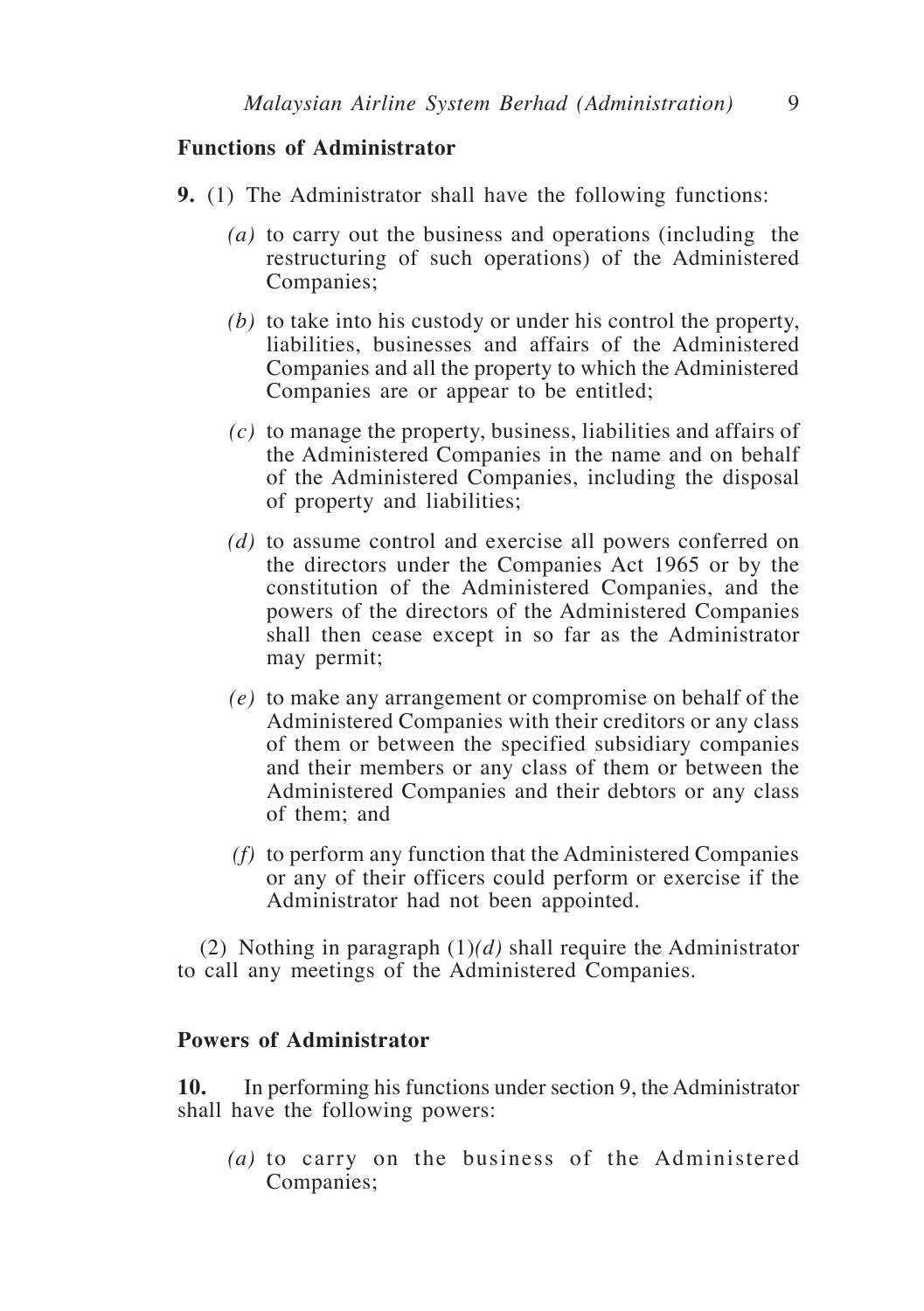- *(b)* to do all things (including the carrying out of works) as may be necessary for the management, realization and preservation of the property, undertakings and affairs of the Administered Companies;
- *(c)* to appoint any person as a director of any of the Administered Companies, whether to fill a vacancy or otherwise, and to remove or suspend from office any director of the Administered Companies notwithstanding the Memorandum and Articles of Association or any other law;
- *(d)* to take possession of the property of the Administered Companies and for that purpose, to take such proceedings as may seem to him expedient;
- *(e)* to sell or otherwise dispose of all or part of the property, business, undertaking or property of the Administered Companies by public auction or private contract;
- *(f)* to raise or borrow money and grant security over the property of the Administered Companies for the raising or borrowing of such money;
- *(g)* to appoint a solicitor or an accountant, or other professionally qualified person to assist him in the performance of his functions;
- *(h)* to bring or defend any action or other legal proceedings in the name and on behalf of the Administered Companies;
- *(i)* to refer to arbitration any question affecting the Administered Companies;
- *(j)* to effect and maintain insurances in respect of the property of the Administered Companies;
- *(k)* to use the common seal of the Administered Companies;
- *(l)* to do all acts and to execute in the name and on behalf of the Administered Companies any deed, receipt or other document;
- *(m)* to draw, accept, make and endorse any bill of exchange or promissory note in the name and on behalf of the Administered Companies;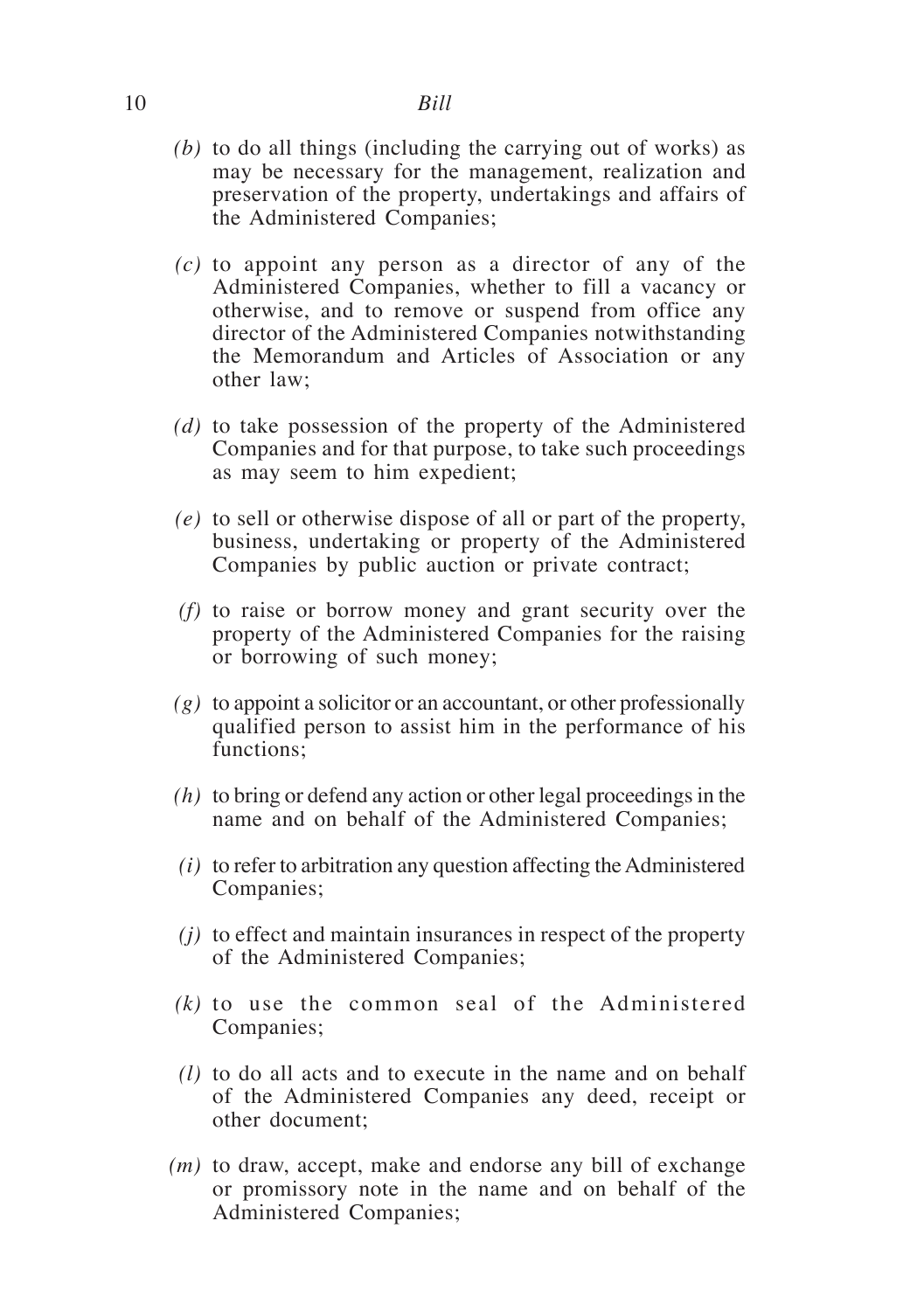- *(n)* to employ or terminate employees, and to determine the compensation payable to such dismissed employees;
- *(o)* to transfer any property, business, liabilities and affairs of the Administered Companies to the Malaysia Airlines Berhad or any of the Malaysia Airlines Berhad's subsidiary companies;
- *(p)* to purchase the shares, property and equipment of any company, in which the Administered Companies are existing shareholders, that supplies goods or services or both which are essential to ensure the uninterrupted continuation of the business vested or to be vested in the Malaysia Airlines Berhad pursuant to Part V;
- *(q)* to grant or accept a surrender of a lease or tenancy of the property of the Administered Companies, and to take a lease or tenancy of any property required or convenient for the property of the Administered Companies;
- *(r)* to call up any uncalled capital of the Administered Companies, alter or reduce all or part of the share capital of the Administered Companies;
- *(s)* to rank and claim in the bankruptcy, insolvency or liquidation of any person indebted to the Administered Companies and to receive dividends, and to accede to trust deeds for the creditors of any such person;
- *(t)* to present or defend a petition for the winding up of the Administered Companies;
- *(u)* to change the location of any of the Administered Companies' registered offices;
- *(v)* to appoint any agent to do any business which the Administrator is unable to do himself or which can more conveniently be done by an agent;
- *(w)* to make any payment which is necessary or incidental to the performance of his functions; and
- *(x)* to do all other things incidental to the performance of the Administrator's functions.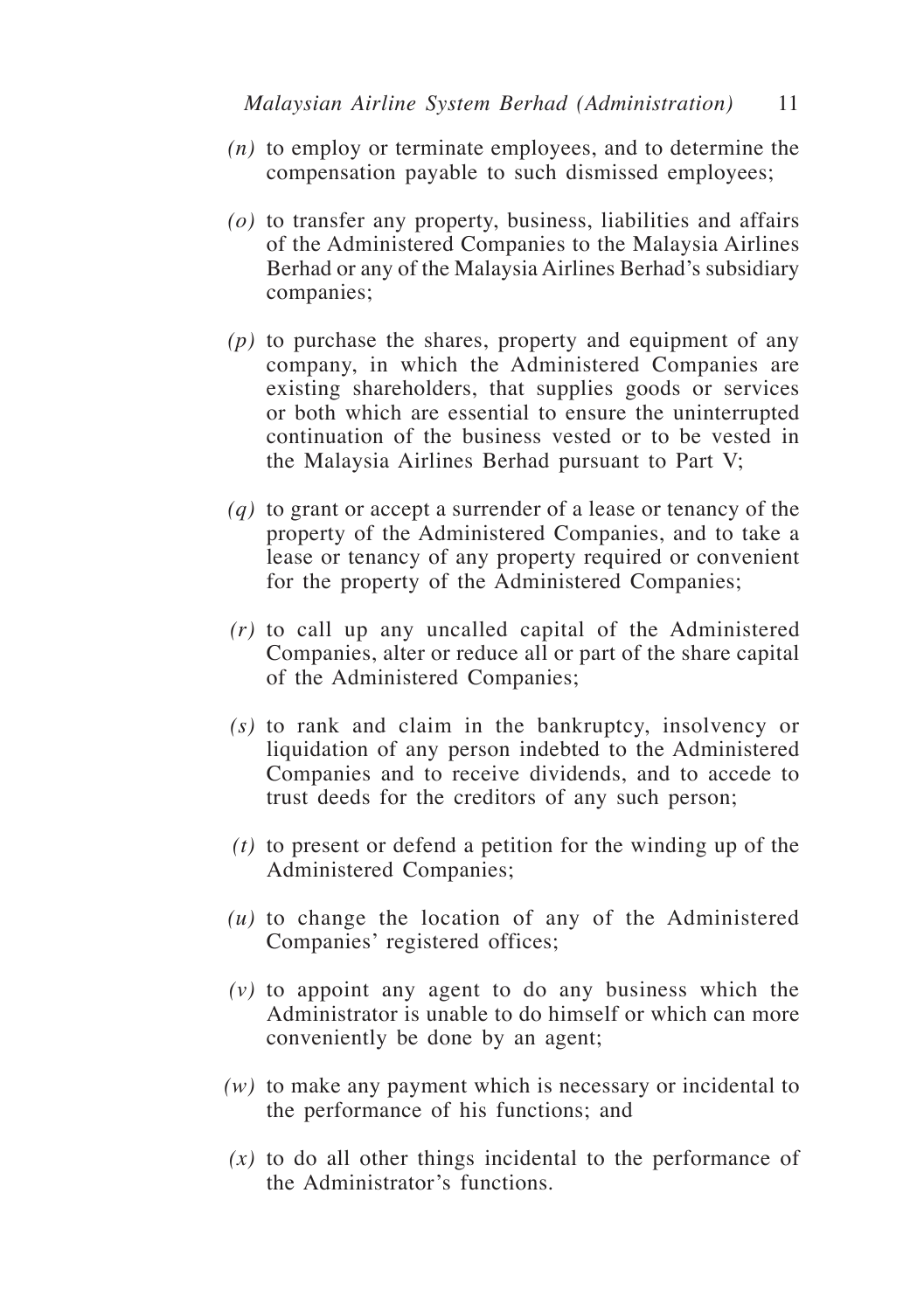### **Effect of appointment of Administrator**

**11.** (1) On the appointment of the Administrator, a moratorium shall take effect during which—

- *(a)* no petition for the winding up of the Administered Companies may be filed by any person in any court;
- *(b)* no resolution may be passed or order made for the winding up of the Administered Companies;
- *(c)* no receiver, receiver and manager or provisional liquidator, may be appointed, or if appointed, his appointment shall immediately cease and he shall vacate his office;
- *(d)* no steps may be taken—
	- (i) to create, perfect or enforce any security over any property of the Administered Companies;
	- (ii) to enforce a judgment over any property of the Administered Companies;
	- (iii) to re-possess any property in the possession, custody or control of the Administered Companies; or
	- (iv) to set off any debt owing to the Administered Companies in respect of any claim against the Administered Companies,

 except with the prior written consent of the Administrator;

- *(e)* no proceedings and no execution or other legal process in any court or tribunal may be commenced or continued with, and no distress may be levied, against the Administered Companies or their property except with the prior written consent of the Administrator;
- *(f)* any application made under section 176 of the Companies Act 1965 shall be adjourned *sine die* and any restraining order issued under subsection 176(10) of the Companies Act 1965 shall be immediately discharged and set aside; and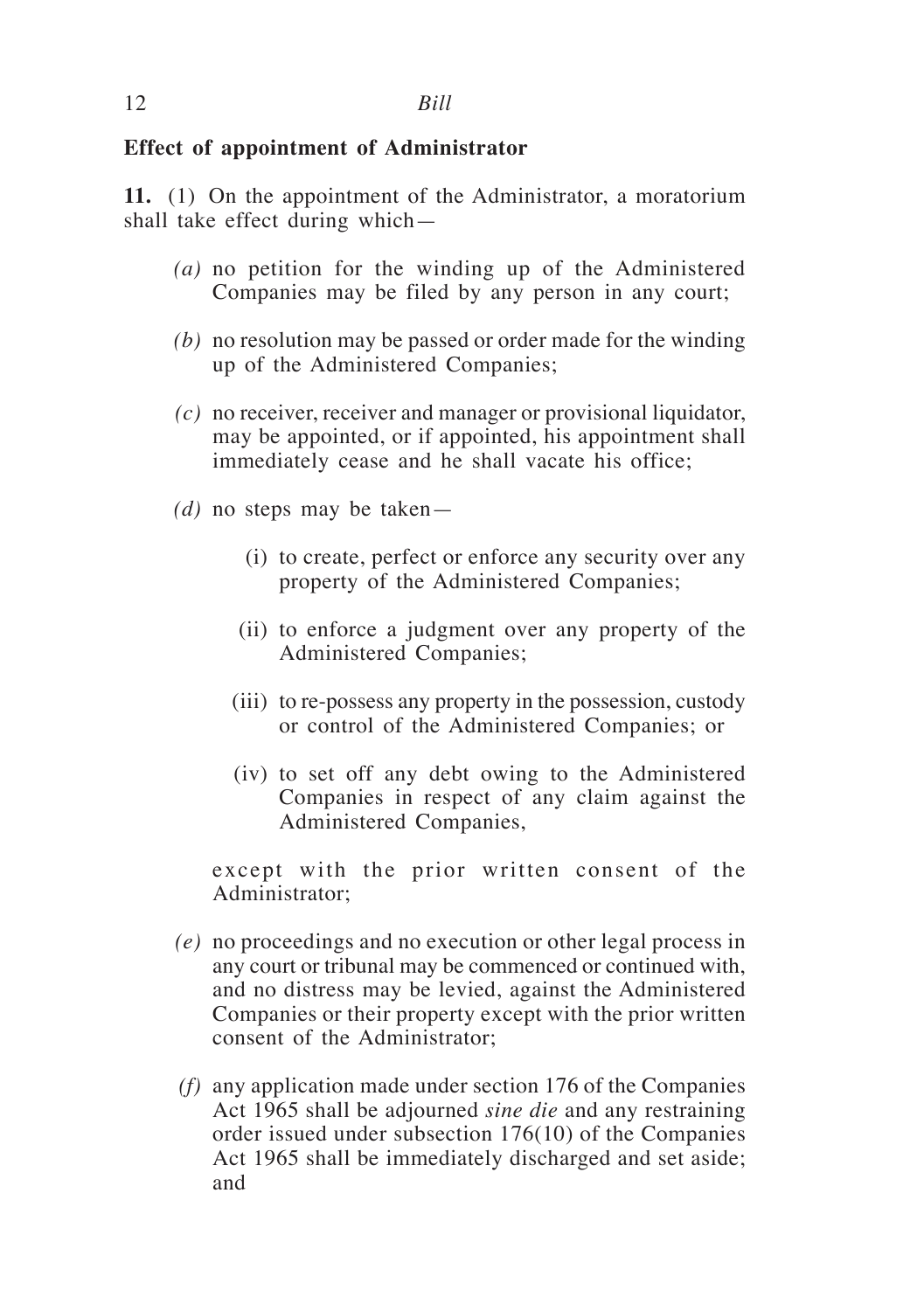*(g)* no proceedings and no execution or other legal process in any court or tribunal may be commenced, or continued with, against any person providing a guarantee or acting as a guarantor for the liability of the Administered Companies in respect of that liability except with the prior written consent of the Administrator.

(2) The Administrator shall not be liable to an action or other damages in respect of a refusal to give his consent under subsection (1).

- (3) The appointment of the Administrator shall not—
	- *(a)* be regarded as placing the Administrator or the Administered Companies in breach of or in default under any contract, or in breach of confidence;
	- *(b)* be regarded as placing the Administered Companies in breach of or in default under any contract or be regarded as giving rise to a right or duty for any person to—
		- (i) terminate, cancel or modify an agreement;
		- (ii) enforce or accelerate the performance of an obligation of the Administered Companies;
		- (iii) require the performance of an obligation not otherwise arising for performance; or
		- (iv) refuse or discontinue the performance of his obligations;
	- *(c)* be regarded as placing the Administrator or the Administered Companies in breach of any law or agreement prohibiting, restricting or regulating the assignment, sale, disposition or transfer of any property or disclosure of information;
	- *(d)* release a surety from an obligation;
	- *(e)* invalidate or discharge a contract or security;
	- *(f)* be regarded as terminating, cancelling or varying any right, privilege, exemption or priorities in relation to a property of the Administered Companies; or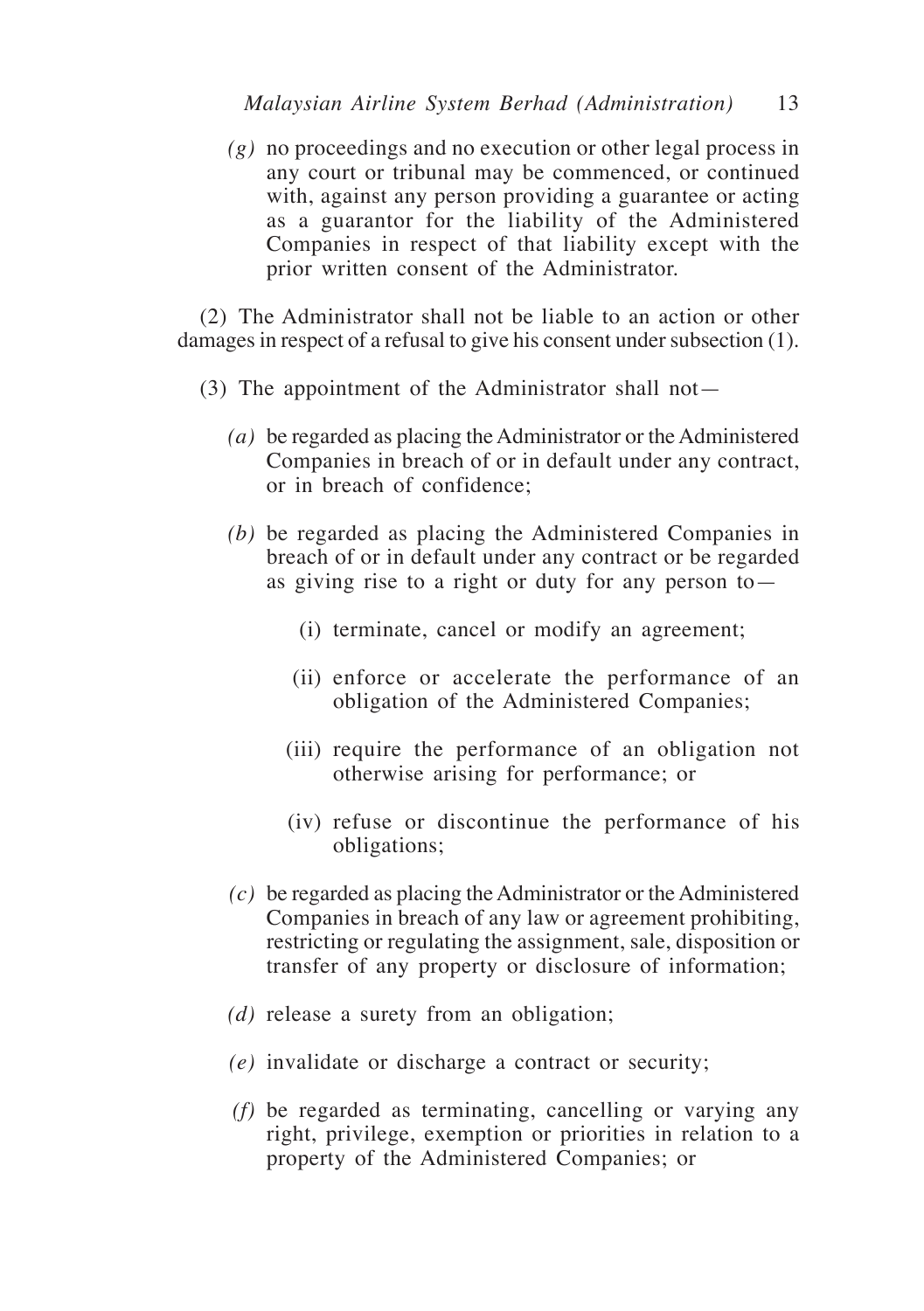*(g)* be regarded as placing the Administered Companies or the Administrator in breach of any law or any order of any court.

(4) Nothing in this section shall prevent any civil or criminal proceedings from being instituted or continued by any regulatory body against the Administered Companies.

# **Moratorium**

**12.** (1) The duration of the moratorium referred to in section 11, unless the administration is sooner terminated under section 6 or paragraph  $21(3)(c)$ , shall be for a period of twelve months commencing from the date of the appointment of the Administrator under subsection 5(1).

(2) The Minister may, upon the written request of the Administrator or the appointer, extend the moratorium for a period of not more than twelve months upon being satisfied that the circumstances warrant such extension, and such power of extension shall not be exercisable more than once.

(3) If the period of the moratorium is extended under subsection (2), the Administrator shall cause a notice of the extension to be published in at least two national daily newspapers, one of which shall be in the national language.

# **Undue preference**

**13.** (1) On the appointment of the Administrator, any transfer, mortgage, execution, attachment, obligation, settlement, charge, assignment, delivery of goods, payment or other act relating to any property made, incurred or done by or against the Administered Companies which, had it been made, incurred or done by or against an individual, would in his bankruptcy under the law of bankruptcy be void or voidable, may be avoided or recoverable by the Administrator.

(2) Where a reference is made in the law of bankruptcy to a date for the purpose of determining the effect of bankruptcy on transactions mentioned in subsection (1), that date shall be the date on which this Act comes into operation.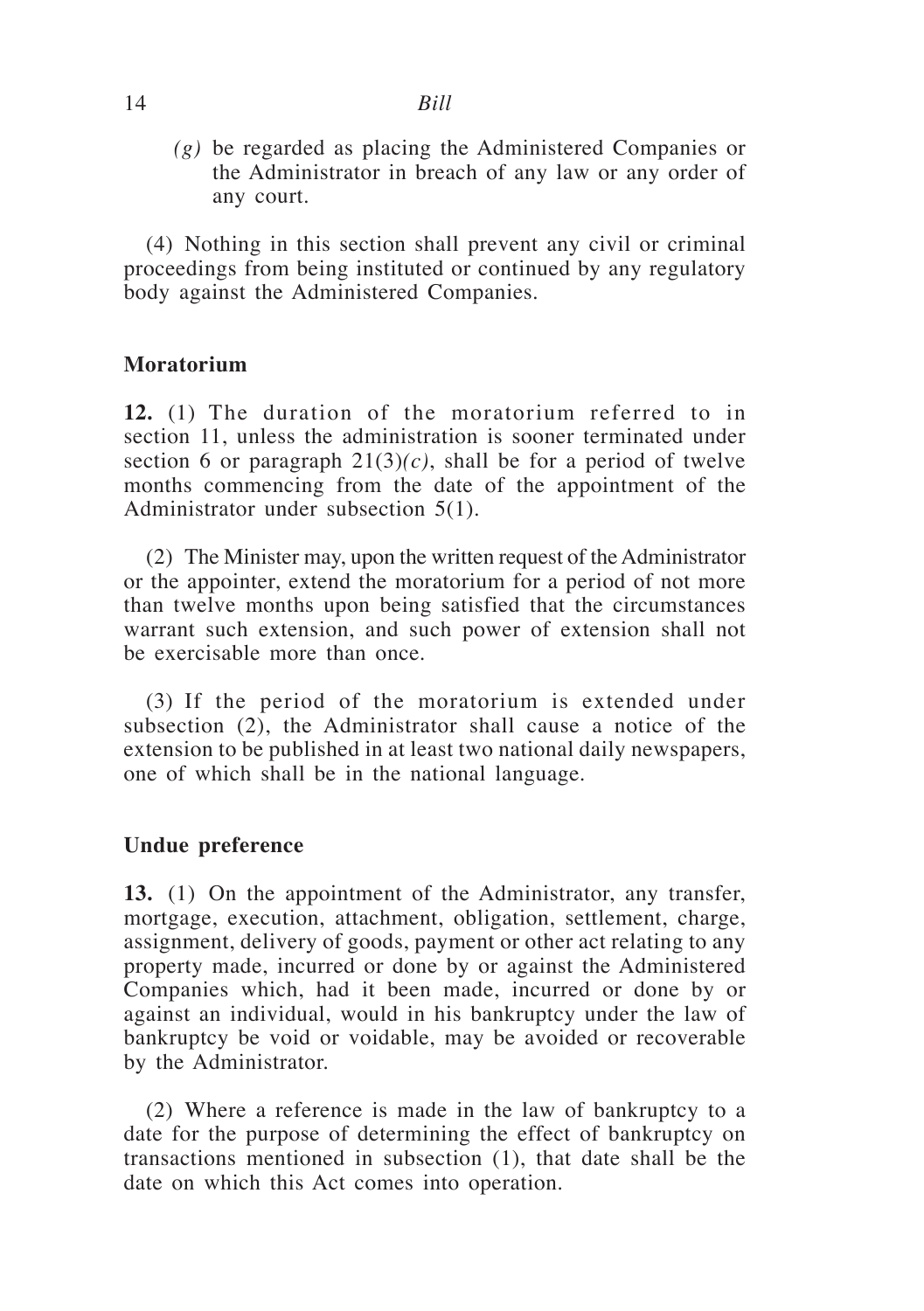### **Transition services**

**14.** (1) Subject to subsection (2), where any person is under a contract or obligation to provide goods or services or both to the Administered Companies, the Administrator may direct such person to provide the goods or services or both to the Malaysia Airlines Berhad and its subsidiary companies instead of the Administered Companies, and the Malaysia Airlines Berhad and its subsidiary companies shall pay for such goods or services or both at the same rate as would have been paid by the Administered Companies.

(2) The direction by the Administrator under subsection (1) shall be given only for the purpose of ensuring that the services of the Malaysia Airlines Berhad and its subsidiary companies are not disrupted.

(3) Notwithstanding any other provisions of this Act or any other law, if the transition service provider fails to comply with the direction of the Administrator under subsection (1), the Minister may, if he thinks it necessary for public interest, by order published in the *Gazette*, direct—

- *(a)* the Administrator or any other person to assume control of the whole or part of the property, business and affairs of a transition service provider and to carry on the whole or part of the transition service provider's business and affairs; and
- *(b)* that the expenses of the Administrator or other person, as the case may be, be payable out of the assets of the transition service provider in priority to all other claims whether secured or unsecured.

(4) The determination of what amounts to public interest shall be made by the Minister and such determination shall be final and binding upon all persons.

(5) Without prejudice to Part III, this section shall not affect the rights and entitlements of the transition service provider to recover any pre-existing debts owing by the Administered Companies to the transition service provider.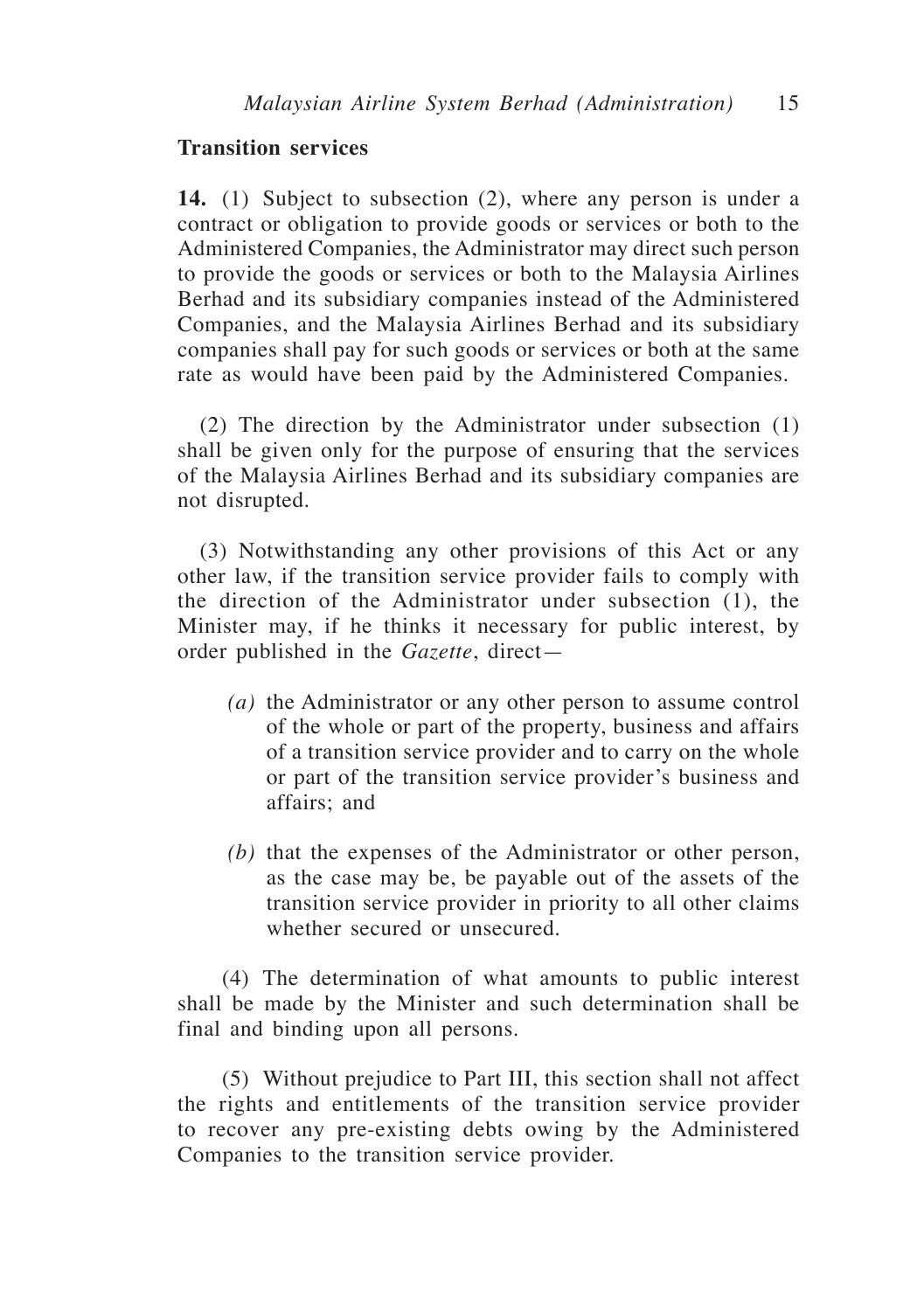(6) It shall not be a pre-requisite that the Malaysia Airlines Berhad and its subsidiary companies shall first pay any pre-existing debts owing by the Administered Companies to the transition service provider prior to receiving any goods or services or both under subsection (1).

# **Effect of assumption of control of transition service provider**

**15.** (1) If the control of a transition service provider has been assumed under an order made under section 14, the transition service provider and its officers shall—

- *(a)* submit the control over its property, business and affairs to the Administrator or other person, as the case may be; and
- *(b)* provide to the Administrator or other person, as the case may be, all such facilities as may be required to carry on the business and affairs of the transition service provider.

(2) The Administrator or other person, as the case may be, shall remain in control of the property, business and affairs of the transition service provider and carry on the business and affairs of that transition service provider in the name and on behalf of that transition service provider until such time when the order is revoked.

(3) During the period that an order made under section 14 is in force—

*(a)* all the powers of the transition service provider and of its officers under the transition service provider's constituent documents, or exercisable by the transition service provider or its officers under any written law, shall be vested in the Administrator or other person, as the case may be, regardless whether such powers are exercisable by resolution, special resolution or in any other manner and any difficulty arising from the vesting may be resolved by the Minister by a direction in writing;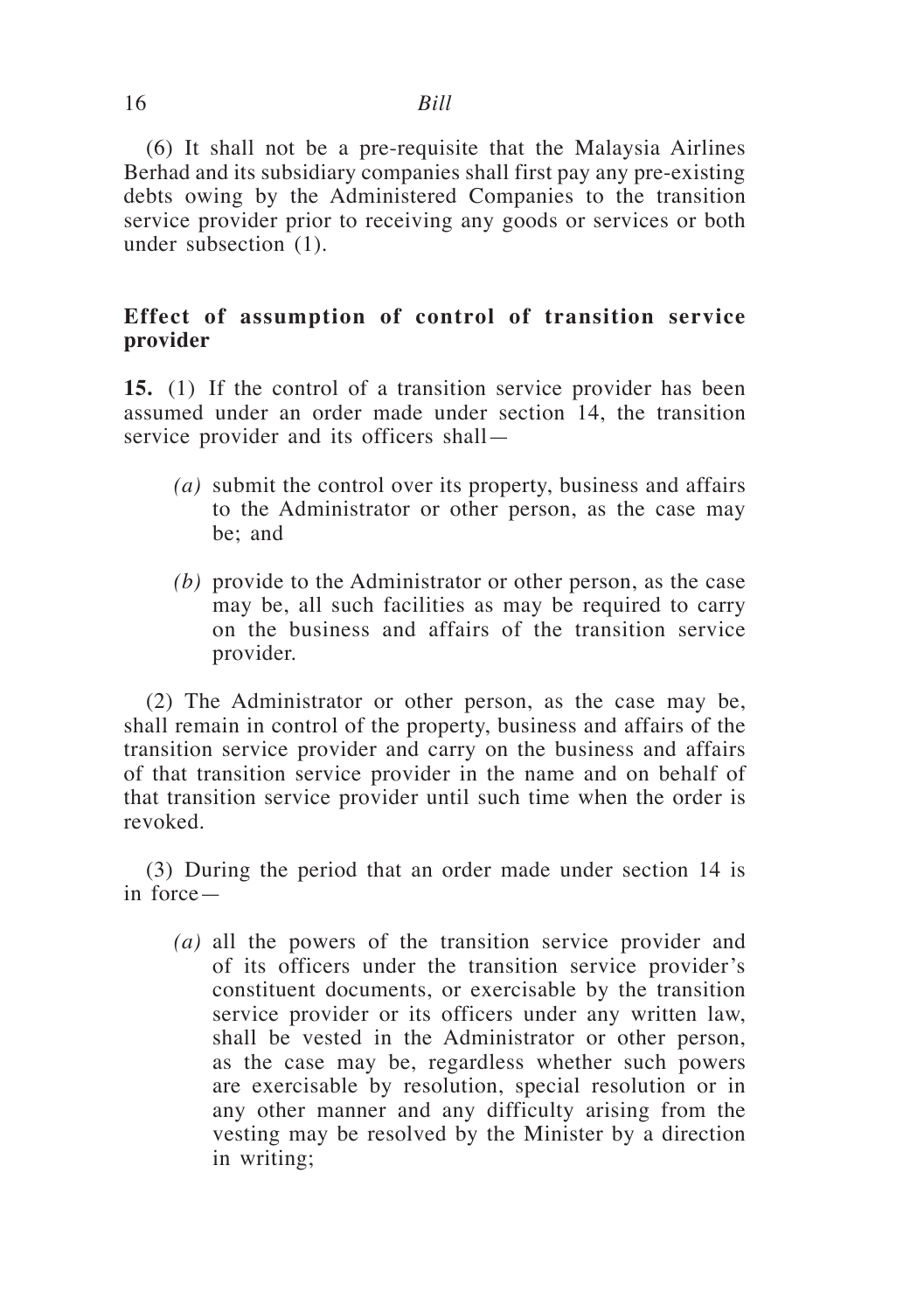- *(b)* no officer of the transition service provider shall, either directly or indirectly, engage in any activity in relation to the transition service provider, except as may be required or authorized by the Administrator or other person, as the case may be; and
- *(c)* the Administrator or other person, as the case may be, shall exercise the powers of the transition service provider vested in him to secure the delivery of goods or services or both to the Malaysia Airlines Berhad and its subsidiary companies and shall not otherwise do anything to disrupt the business of the transition service provider.

(4) An order under section 14 shall not have the effect of conferring on or vesting in the Administrator or other person, as the case may be, any title to or any beneficial interest in any property of the transition service provider.

### **Investigation by Administrator**

**16.** (1) The Administrator may require any officer of the Administered Companies to verify and submit to the Administrator a statement as to the affairs of the Administered Companies within twenty-one days.

(2) The statement shall be in such form as may be determined by the Administrator and shall contain the following information:

- *(a)* the particulars of all property and liabilities;
- *(b)* the names and addresses of the creditors;
- *(c)* the securities held by the creditors and the dates when the securities were given;
- *(d)* a statutory declaration made under the Statutory Declarations Act 1960 [*Act 13*], declaring the information in the statement of affairs as being true and correct; and
- *(e)* any other information as may be required by the Administrator.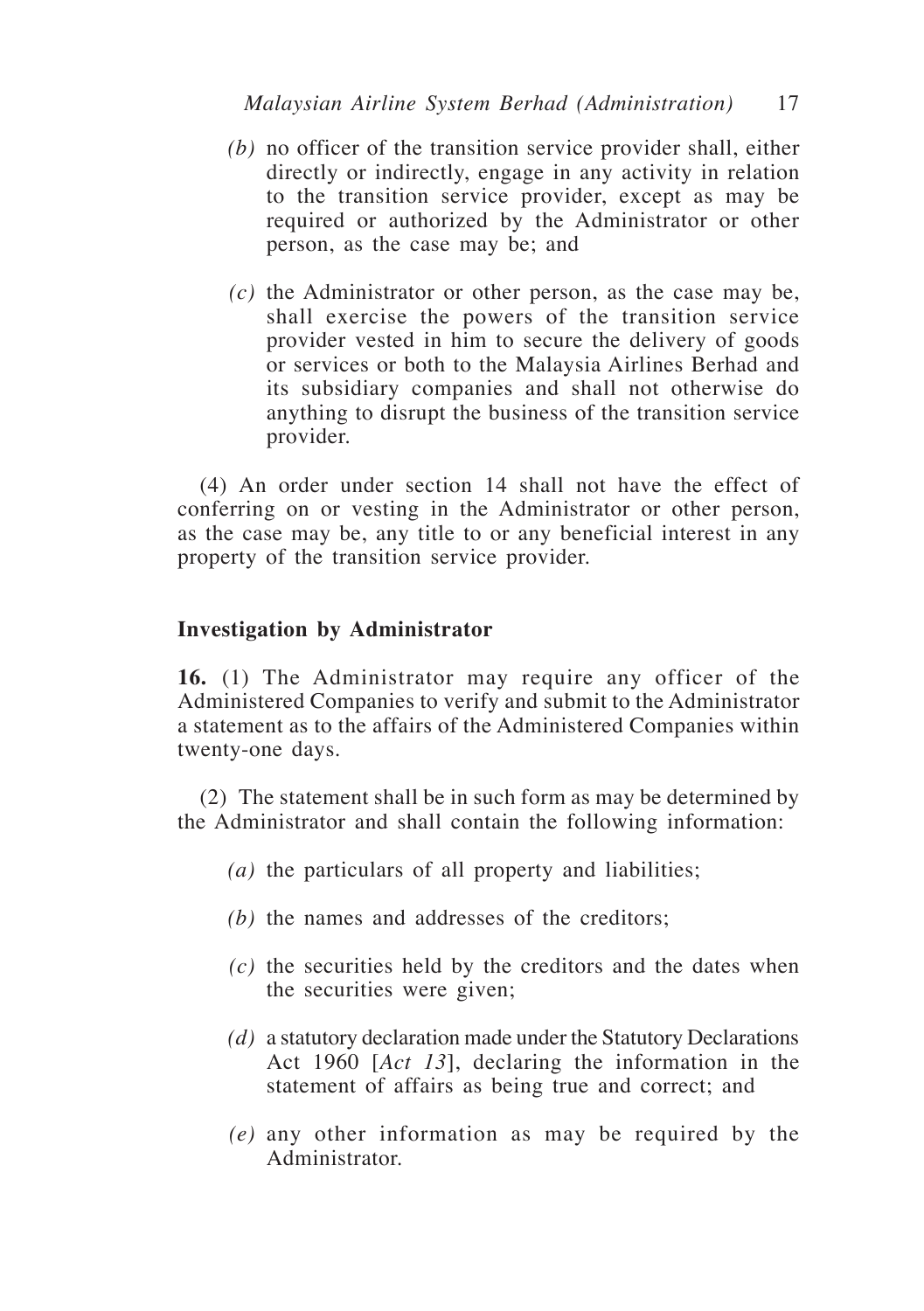# **Duties of officers to assist in investigation**

**17.** (1) An officer of the Administered Companies shall within seven days after a request from the Administrator—

- *(a)* deliver to the Administrator all books, records and documents of the Administered Companies in the possession of the officer; and
- *(b)* if the officer knows the location of other books, records and documents relating to the Administered Companies, inform the Administrator of the location of those books, records and documents.
- (2) An officer of the Administered Companies shall—
	- *(a)* attend to the Administrator at such times; and
	- *(b)* give the Administrator such information concerning the Administered Companies' property, affairs and financial circumstances,

as the Administrator may reasonably require.

(3) The Administrator shall, on the completion of the administration under this Act, return to the Administered Companies any books, records and documents received under subsection (1).

# PART III

### PROPOSAL OF ADMINISTRATOR AND APPOINTMENT OF INDEPENDENT ADVISOR

## **Administrator may re-negotiate contracts or prepare proposal or both**

**18.** (1) The Administrator may, in the administration of the Administered Companies, at his sole discretion, take any one or both of the following actions:

*(a)* re-negotiate the terms and conditions of any contracts or agreements of the Administered Companies with the counterparties;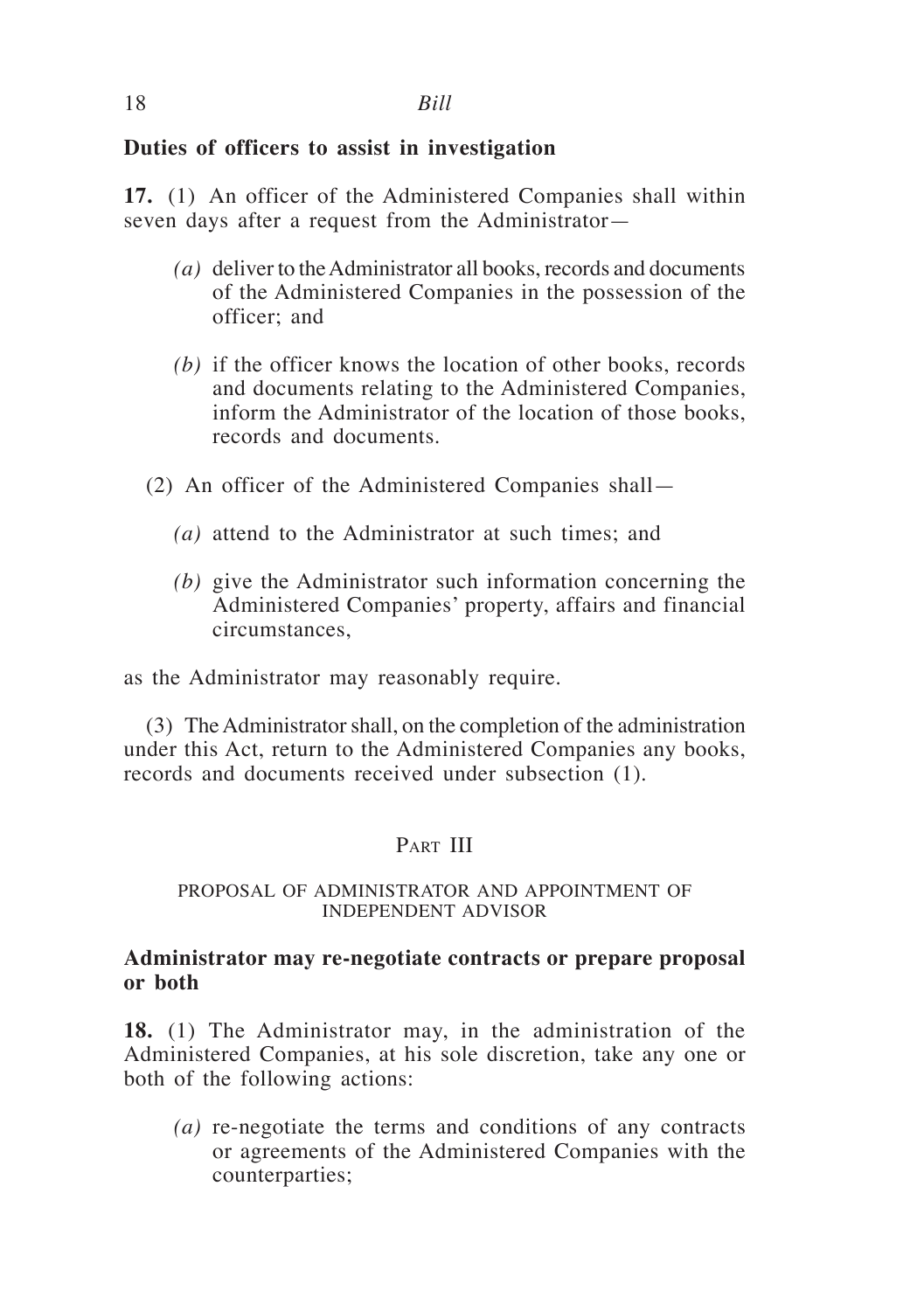*(b)* prepare a proposal with respect to the Administered Companies or any claims and liabilities against or of the Administered Companies.

(2) The proposal referred to in subsection (1)*(b)* may include any provision as the Administrator thinks fit.

(3) Without prejudice to the generality of subsection (2), the proposal may provide for the transfer of any property, business or liability of the Administered Companies to a person named in the proposal—

- *(a)* by means of vesting under Part V; or
- *(b)* in accordance with the relevant law applicable to effect the transfer of such property, business or liability.

(4) The Administrator shall, upon the completion of the proposal under subsection (1), submit the proposal to the Independent Advisor and the appointer.

### **Appointment and qualifications of Independent Advisor**

**19.** (1) Upon being notified by the Administrator that a proposal will be prepared under section 18, the appointer shall appoint an Independent Advisor.

(2) No person shall be appointed as an Independent Advisor unless—

- *(a)* the person has consented in writing to the appointment;
- *(b)* the person is independent of the appointer, management and board of directors of the Administered Companies and the Malaysia Airlines Berhad, and has no interest whatsoever in the Administered Companies and the Malaysia Airlines Berhad; and
- *(c)* the person is—
	- (i) an investment bank;
	- (ii) a firm of accountants; or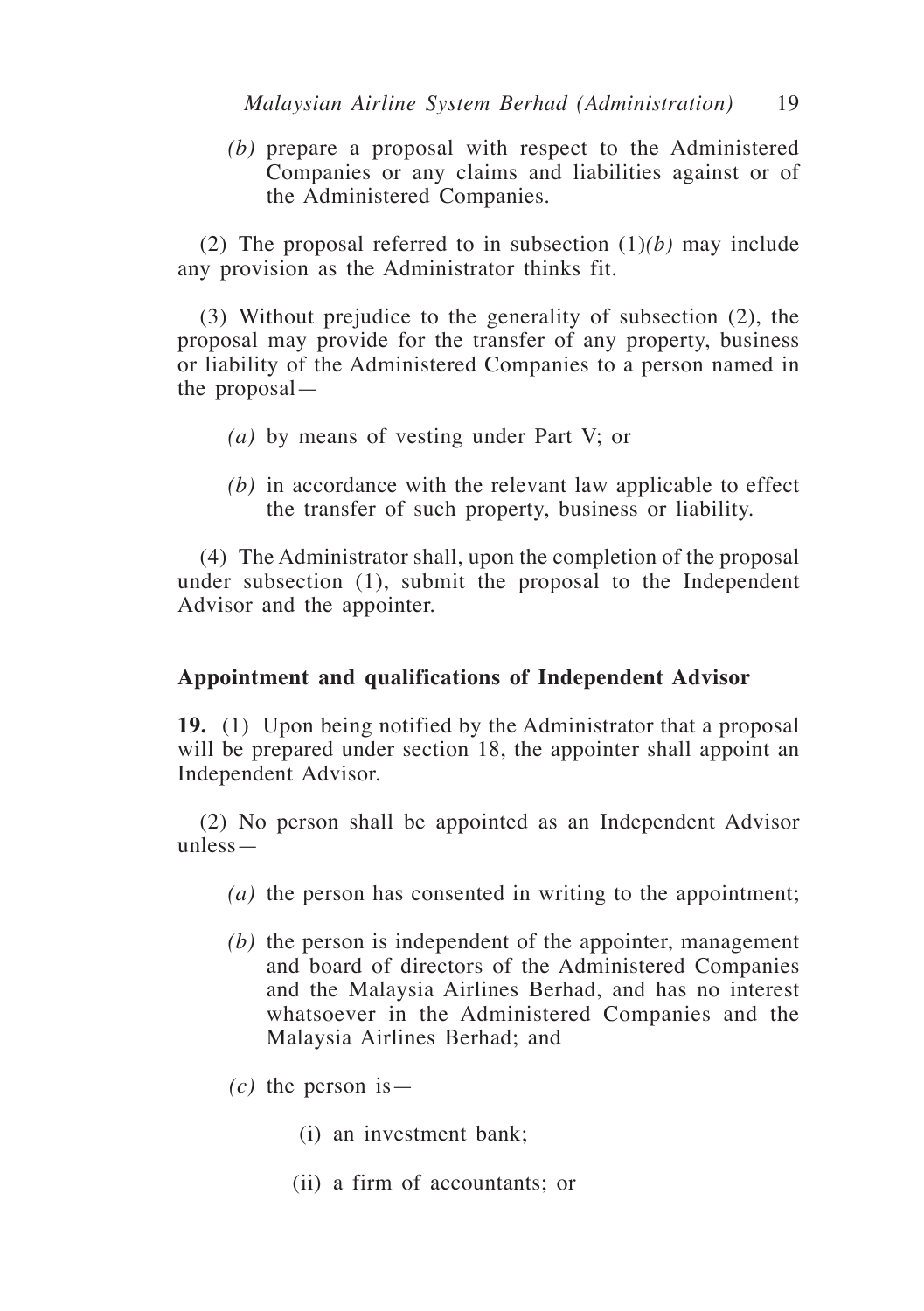(iii) a person (other than a natural person) who is permitted to carry on the activity of advising on corporate finance which is a regulated activity under the Capital Markets and Services Act 2007 [*Act 671*] and who, in the opinion of the appointer, has the requisite experience or is capable of performing the duties of an Independent Advisor.

## **Review of proposal by Independent Advisor**

**20.** (1) The Independent Advisor shall carry out a review of the proposal prepared by the Administrator under section 18.

(2) In reviewing the proposal, the Independent Advisor may take into consideration—

- *(a)* the interests of all persons affected by the proposal, including the creditors, the Administered Companies and the Malaysia Airlines Berhad, if applicable, giving each category of persons affected by the proposal such weightage as he thinks fit; or
- *(b)* such other matters or consideration as the Independent Advisor may consider relevant or appropriate under the circumstances.

(3) Upon the completion of the review, the Independent Advisor shall prepare a report on his review and submit the report to the Administrator and the appointer.

### **Decision of the appointer**

**21.** (1) The appointer shall consider the proposal of the Administrator together with the report of the Independent Advisor submitted to the appointer under subsection 20(3).

(2) Where the appointer approves the proposal, the Administrator shall implement the proposal in accordance with its terms.

(3) Where the appointer rejects the proposal, the appointer  $may -$ 

*(a)* direct the Administrator to revise the proposal;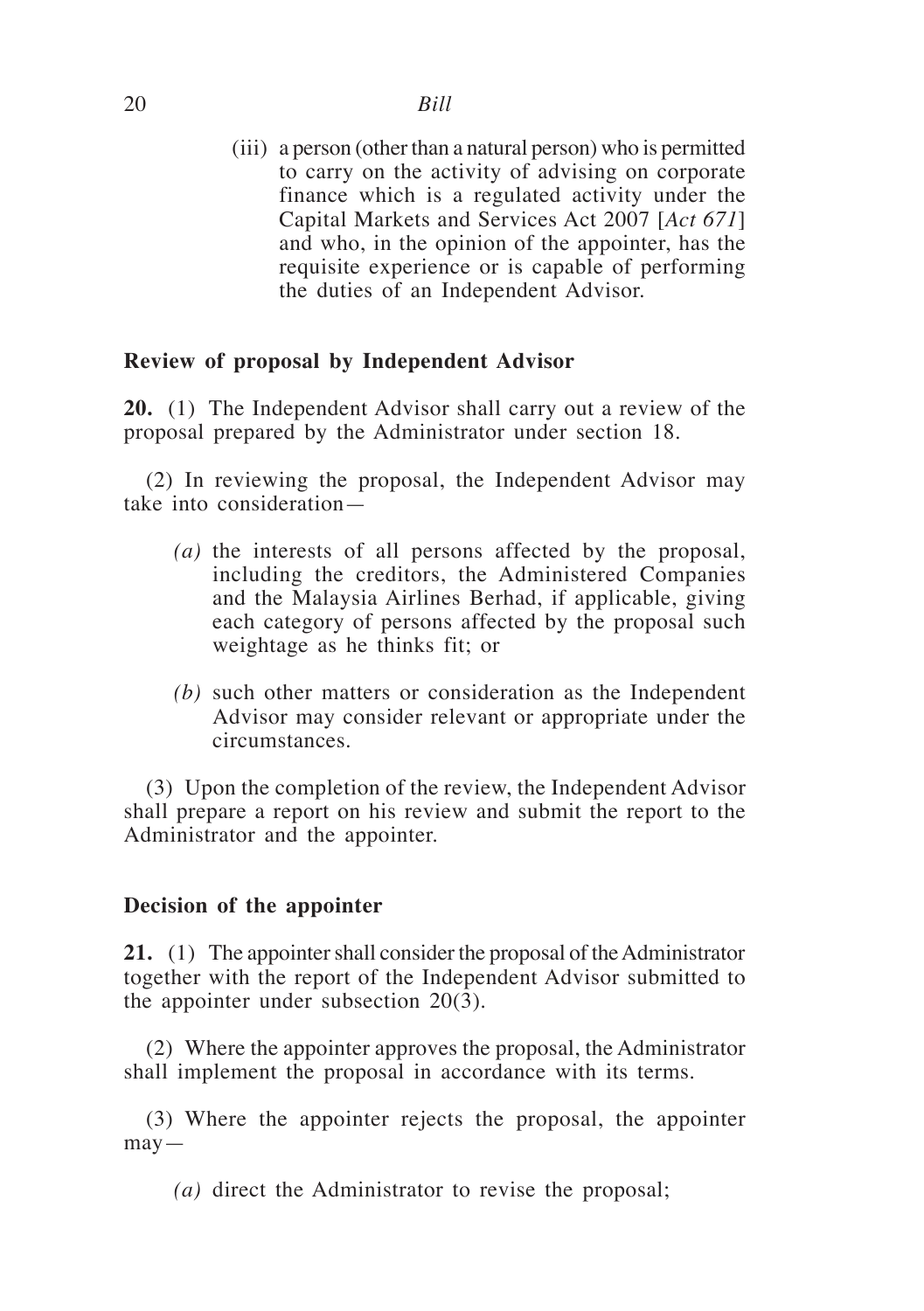- *(b)* direct the Administrator to prepare a new proposal; or
- *(c)* terminate the administration of the Administered Companies.

### **Implementation of proposal**

**22.** (1) Where the approval of a regulatory body is required to implement the proposal and conditions are imposed by the regulatory body, the Administrator shall refer the conditions imposed to the appointer.

(2) If the appointer thinks that the conditions are not in the interest of the Administered Companies, the appointer may—

- *(a)* direct the Administrator to revise the proposal;
- *(b)* direct the Administrator to prepare a new proposal; or
- *(c)* terminate the administration of the Administered Companies.

(3) Prior to the implementation of the proposal, the Administrator shall send a copy of the proposal and the report of the Independent Advisor by registered post to the last-known address of or through electronic medium to each of the creditors of the Administered Companies affected by the proposal and any other persons affected by the terms of the proposal.

(4) Notwithstanding the provisions of any law or contract, the Administrator shall have the power to implement and do all things necessary to fully and effectively carry out and give effect to the proposal or any part of the proposal without the need for any notice to or approval or consent of any member or creditor of the Administered Companies or any other person affected by the proposal and the proposal shall be binding on the Administered Companies, the creditors of the Administered Companies and all persons affected by the terms of the proposal, including the Malaysia Airlines Berhad, if applicable.

(5) Notwithstanding anything to the contrary in any law of guarantee—

*(a)* the implementation of a proposal under this section shall not release or discharge any security provided by any person to secure any duty or liability owed by the Administered Companies to any of its creditor; and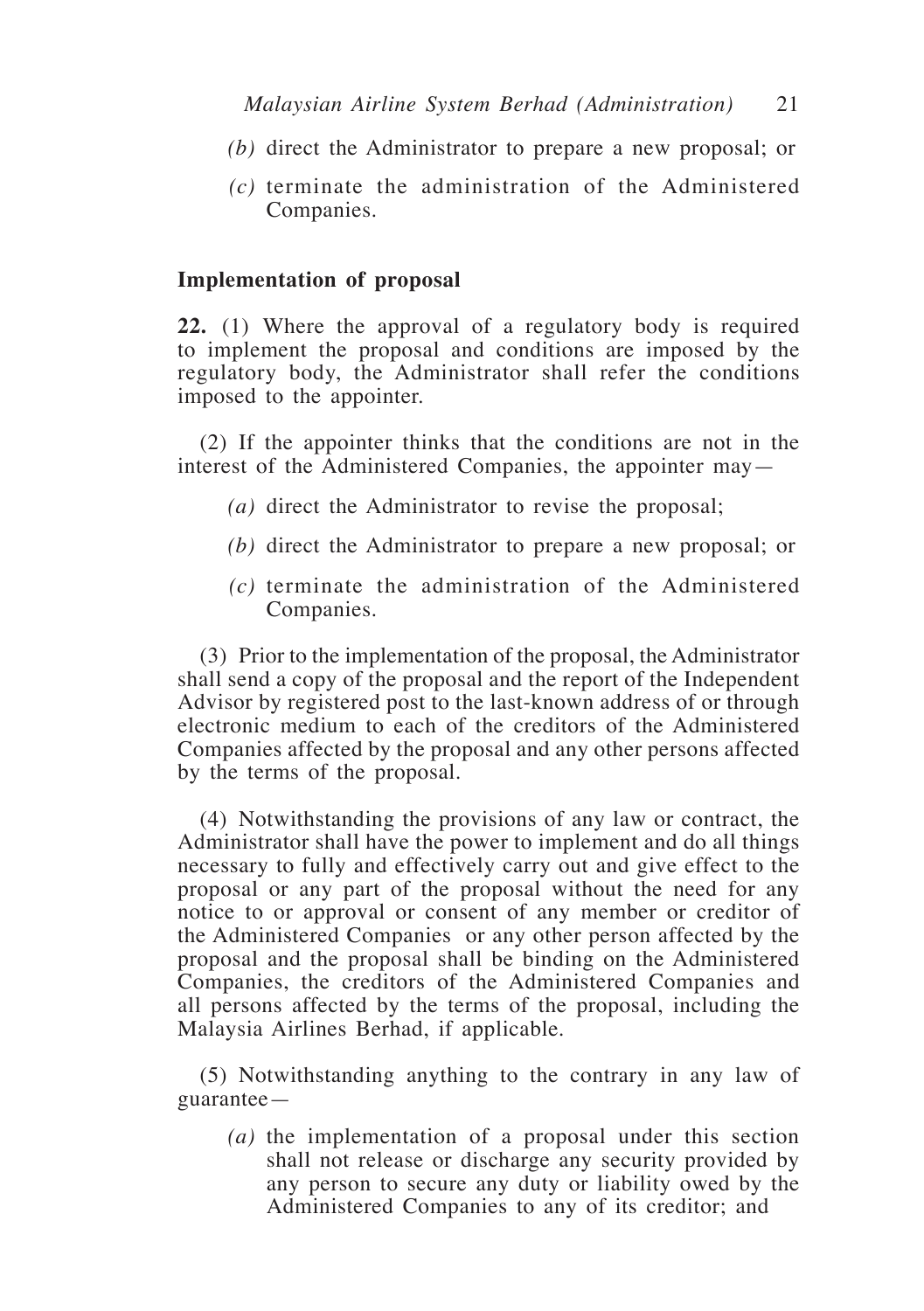# 22 *Bill*

*(b)* each such security and any such duty or liability of the person providing the security shall remain valid and enforceable against that person notwithstanding the implementation of the proposal, or any compromise, arrangement, reconstruction or amalgamation in connection with the Administered Companies.

(6) Notwithstanding the failure to notify any creditors of the Administered Companies and persons affected by the terms of the proposal in accordance with the requirements of subsection (3), such failure shall not affect the validity of the proposal.

### **Transfer of property or liabilities**

**23.** (1) If the proposal directs that property or liabilities are to be transferred, the Administrator shall transfer the property or liabilities to the transferee in accordance with the vesting provisions under Part V and the terms and conditions set out in the proposal.

(2) For the purpose of this section, a reference to "Malaysia Airlines Berhad" in Part V shall be construed as a reference to the proposed transferee named in the proposal.

### PART IV

#### MALAYSIA AIRLINES BERHAD

#### **Incorporation of Malaysia Airlines Berhad**

**24.** The corporation incorporated under the Companies Act 1965 by the name of "Malaysia Airlines Berhad" shall have the main objective of operating the national carrier of Malaysia and shall carry on the business of the national carrier as a commercial enterprise and such other businesses as the board of directors of the Malaysia Airlines Berhad thinks fit.

#### **Offer of employment**

**25.** The Malaysia Airlines Berhad may, in its sole discretion, offer employment to any person who immediately before the date of that offer is in the employment or service of the Administered Companies on such terms and conditions as the Malaysia Airlines Berhad may determine.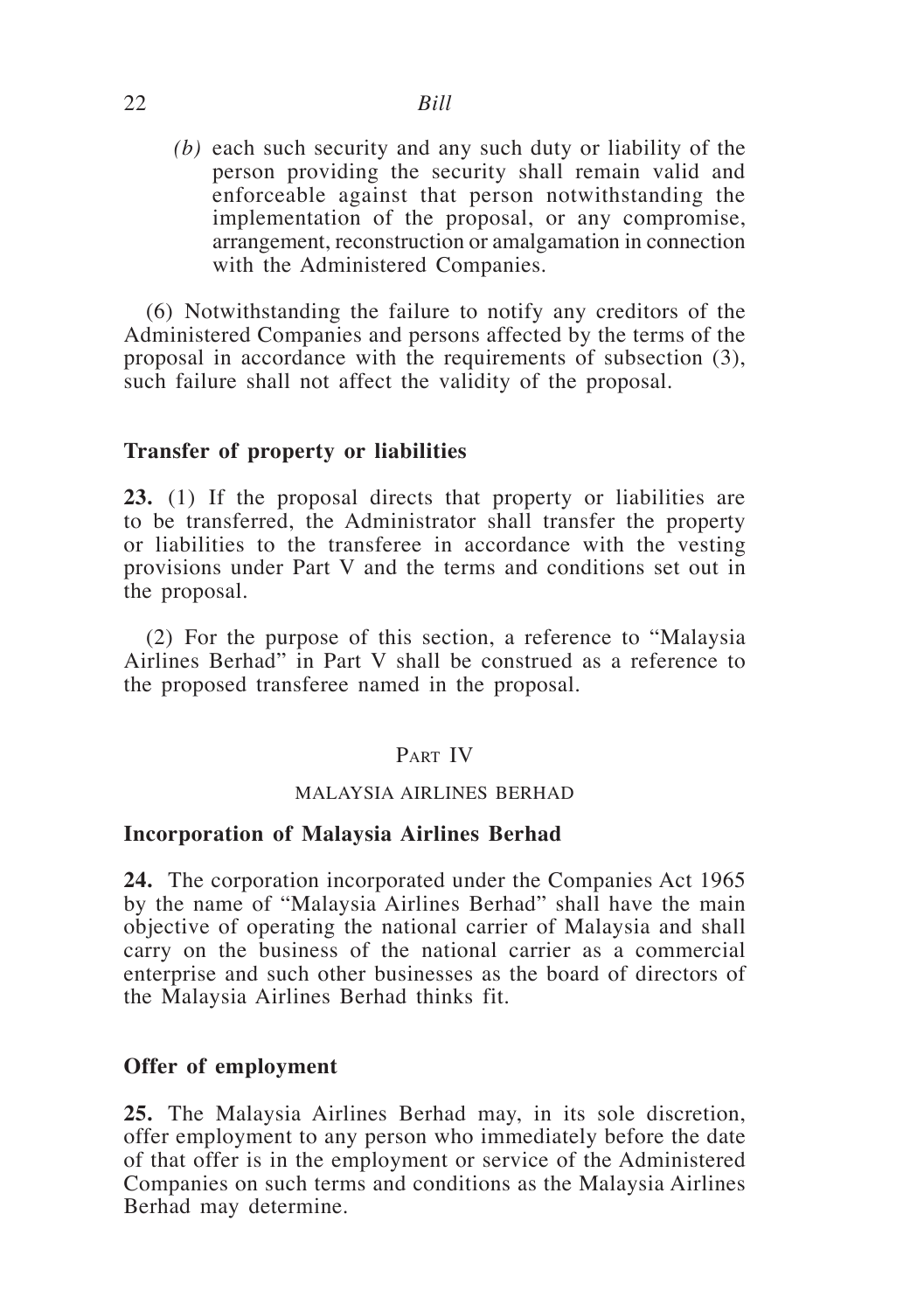### **Malaysia Airlines Berhad,** *etc.* **not a successor employer**

**26.** (1) Notwithstanding anything to the contrary in this Act or under any law, where the Administrator assumes control of the Administered Companies, or where the Malaysia Airlines Berhad makes an offer of employment to a person in the employment or service of the Administered Companies, or where the Malaysia Airlines Berhad enters into a transition service agreement with the Administered Companies, the Administrator, appointer or the Malaysia Airlines Berhad shall not—

- *(a)* be regarded as the successor, assignee or transferee or a successor employer to the Administered Companies;
- *(b)* be liable for any obligation relating to any retirement plan or other post-employment benefit plans in respect of the employees or former employees of the Administered Companies or any predecessor of the Administered Companies that exists prior to the assumption of control or appointment; or
- *(c)* be liable for any sum which is calculated by reference to a period of time prior to Malaysia Airlines Berhad becoming the employer of the person in question.

(2) The Malaysia Airlines Berhad, the appointer and the Administrator shall not be named as a party in any claim or application made or joined as a party in any proceeding commenced or continued by or on behalf of any employees or former employees of the Administered Companies pursuant to the Industrial Relations Act 1967 [*Act 177*], Employment Act 1955 [*Act 265*], Sabah Labour Ordinance 1950 [*Sabah Cap. 67*], Sarawak Labour Ordinance 1952 [*Sarawak Cap. 76*] or the Trade Unions Act 1959 [*Act 262*].

#### **Work rules, code of conduct and regulations**

**27.** The Malaysia Airlines Berhad may, it thinks fit, impose any work rules, code of conduct and regulations in relation to its employees in accordance with all applicable laws.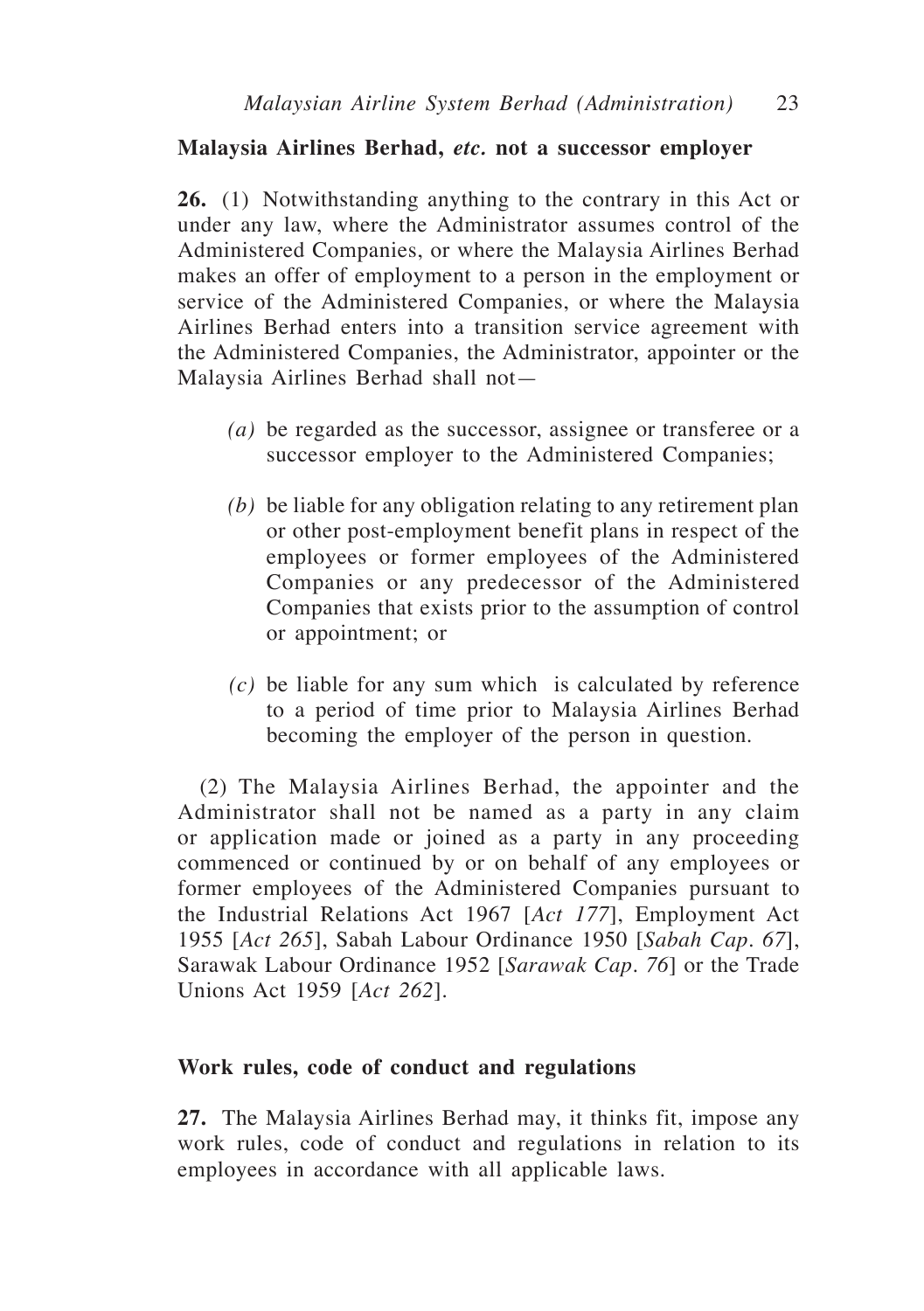### **Negotiation with trade unions and associations**

**28.** (1) All matters to be discussed or negotiated between the Malaysia Airlines Berhad and—

- *(a)* any trade union duly recognized by the Malaysia Airlines Berhad in accordance with the Industrial Relations Act 1967 and the Trade Unions Act 1959; and
- *(b)* any association recognized by the Malaysia Airlines Berhad,

shall be by way of meetings.

(2) A meeting to be convened under subsection (1) shall not proceed unless all of the trade unions and associations are duly represented in the meeting.

(3) If after half an hour from the time appointed for a meeting, not all of the trade unions and associations are duly represented, the meeting shall stand adjourned to the subsequent week, on the same day and time and at the same venue without any further notice.

(4) If the meeting is adjourned to a day which is a public holiday, the adjourned meeting shall be reconvened on the next working day.

(5) When the adjourned meeting is reconvened on the new date, the non-attendance by any trade union or association shall not prevent the meeting from proceeding.

(6) Any decision made during the meeting by the Malaysia Airlines Berhad and the trade unions and associations present at the meeting shall be valid and binding on the Malaysia Airlines Berhad and all of the trade unions and associations recognized by the Malaysia Airlines Berhad.

(7) In a meeting under this section, where the trade unions and associations unanimously resolve that the matter for discussion or negotiation relates solely to a specific trade union or association, the meeting shall be dissolved and a separate meeting shall be convened between the Malaysia Airlines Berhad and that specific trade union or association.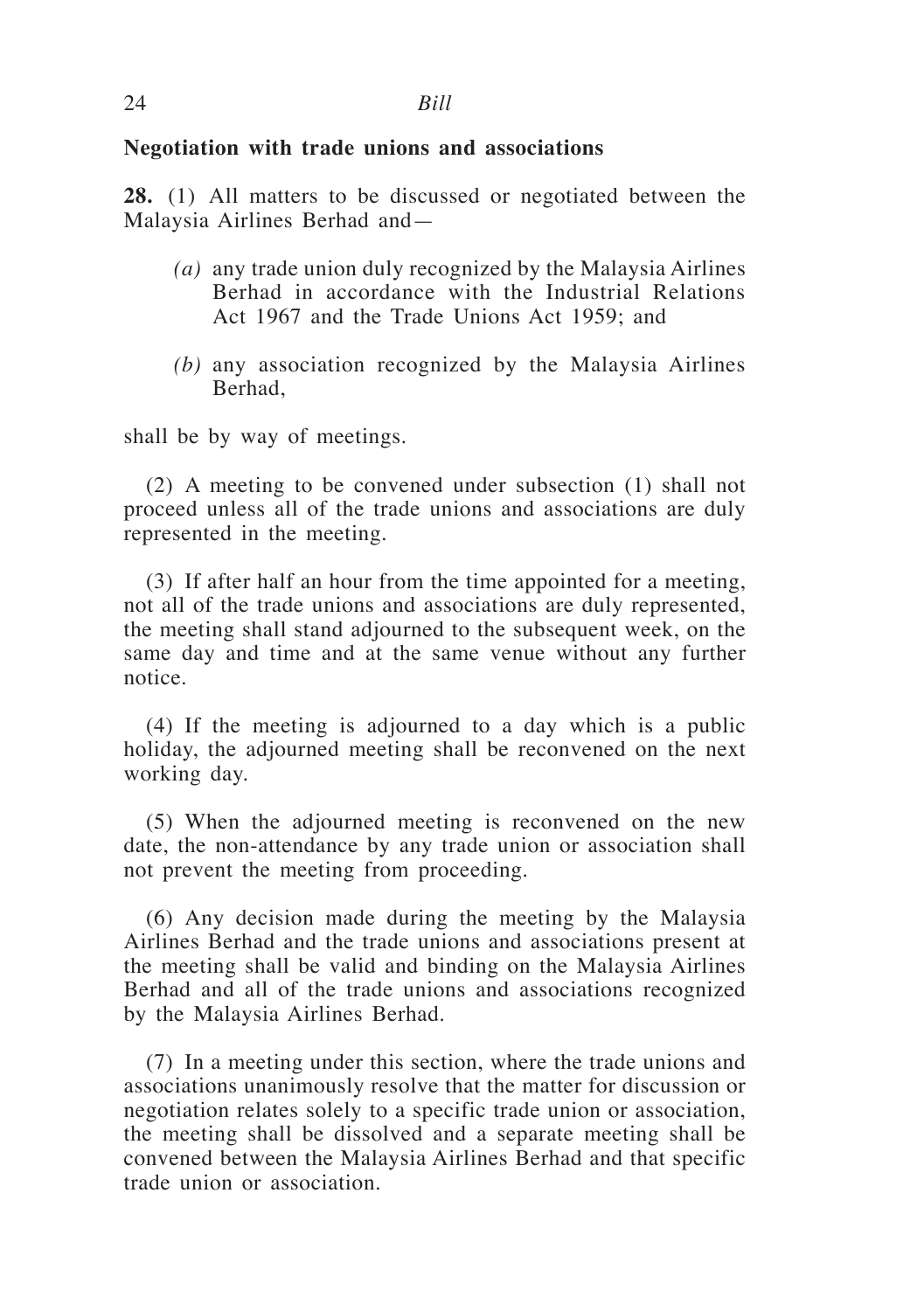(8) The separate meeting between the Malaysia Airlines Berhad and the specific trade union or association shall not discuss any matter other than the matter resolved under subsection (7).

### **Matters relating to productivity or effective utilization of workforce**

**29.** (1) Notwithstanding section 28, the following matters that relate to or impact the productivity or effective utilization of the workforce in the Malaysia Airlines Berhad shall be determined by the Malaysia Airlines Berhad:

- *(a)* resourcing and allocation of resources;
- *(b)* assessment of employees;
- *(c)* leave entitlement; and
- *(d)* working hours and scheduling of work, including flight time limitation and flight duty periods.

(2) The Malaysia Airlines Berhad in determining any matters under subsection (1) shall comply with all applicable laws and international standards.

## Part V

### VESTING OF PROPERTY AND LIABILITIES

#### **Vesting provisions**

**30.** (1) The Minister may, from time to time, by order published in the *Gazette*, appoint a vesting date for each order and on such date any property or liabilities of the Administered Companies specified by the Minister in such order shall be transferred to and vested in the Malaysia Airlines Berhad without any conveyance, assignment or transfer whatsoever.

(2) The vesting pursuant to subsection (1) shall have the effect set out in the Schedule notwithstanding any written law or rule of law and shall be binding on any person affected by such vesting.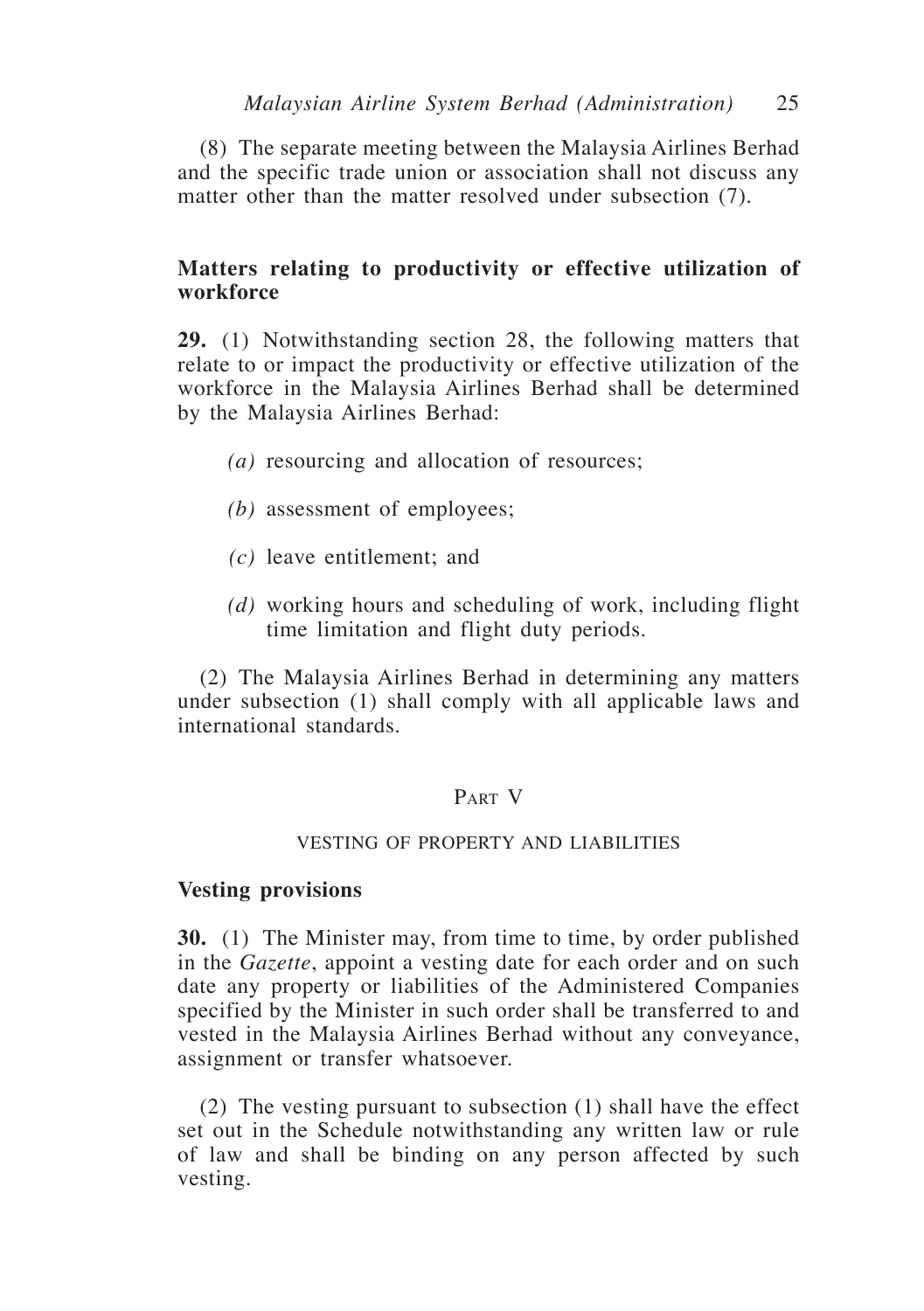### **Replacement vesting order**

**31.** (1) The Minister may issue a new vesting order ("replacement vesting order") to replace any vesting order previously issued in order to rectify any omission or error in the vesting order.

(2) Any replacement vesting order issued under subsection (1), stating that a property or liability has been transferred to and vested in the Malaysia Airlines Berhad, shall be conclusive evidence of such transfer and vesting as of the vesting date stipulated in the replacement vesting order.

(3) If any law stipulates a time period within which a transfer of any property or liability stated to be the subject of a replacement vesting order shall be registered or filed, that period shall commence from the vesting date stipulated in the replacement vesting order or the date the replacement vesting order is issued, whichever is later.

(4) Any act done by the Malaysia Airlines Berhad or any other person, in reliance on a vesting order previously issued shall not be affected by any omission or error rectified in a replacement vesting order.

(5) For the purposes of this Act, any reference to a vesting order shall be deemed to include a reference to a replacement vesting order.

### PART VI

### GENERAL

#### **Non-application of section 132e of the Companies Act 1965**

**32.** Section 132e of the Companies Act 1965 shall not apply to any disposition by any arrangement or transaction between the Company and the Malaysia Airlines Berhad.

#### **Indemnity for Administrator,** *etc.*

**33.** (1) The Administrator, the appointer and any other person are entitled to be indemnified out of the Administered Companies' property for—

*(a)* in the case of the Administrator, his costs, expenses and remuneration as provided under the terms of his appointment;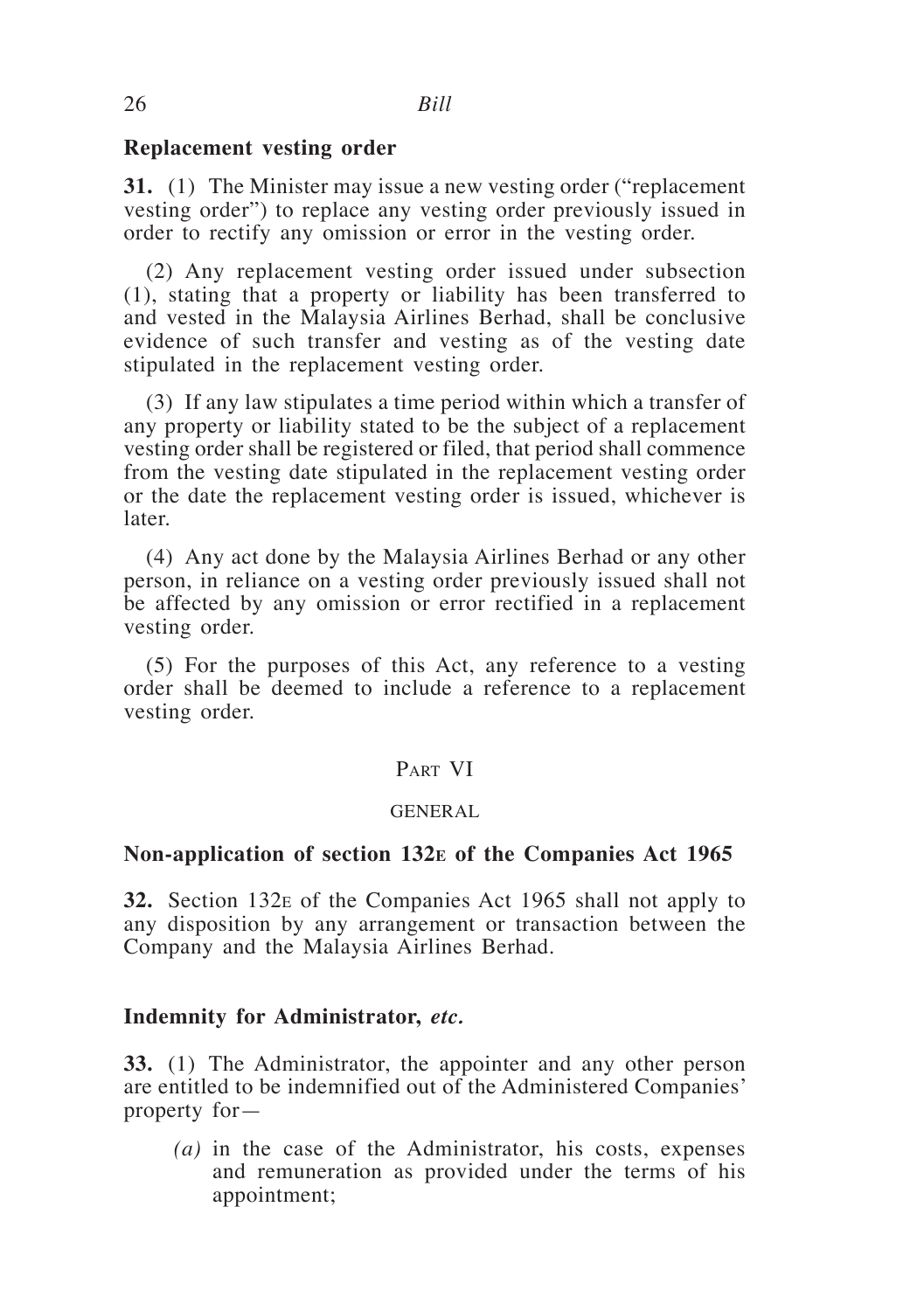- *(b)* in the case of the appointer, the repayment of any credit facility provided by the appointer to the Administrator or to the Administered Companies during the administration of the Administered Companies;
- *(c)* in the case of the Malaysia Airlines Berhad, the repayment of any credit facility provided by the Malaysia Airlines Berhad to the Administrator or to the Administered Companies during the administration of the Administered Companies; or
- *(d)* in the case of any other person, the repayment of any credit facility provided by that person to the Administrator or the Administered Companies during the administration of the Administered Companies with the approval of the appointer.

(2) Notwithstanding any other law, a right of indemnity under subsection (1) shall have priority over the property of the Administered Companies and shall be paid in priority to all other secured and unsecured debts.

## **Immunity**

**34.** (1) No action, suit, prosecution or proceeding whatsoever shall lie or be brought, instituted or maintained in any court or tribunal or before any authority against–

- *(a)* the Minister;
- *(b)* the appointer;
- *(c)* the Administrator;
- *(d)* the Independent Advisor;
- *(e)* any officer of the persons referred to in paragraphs *(b)* and *(d)*; or
- *(f)* any person lawfully acting on behalf of the appointer, the Administrator and the Independent Advisor,

for any loss or damage for or on account of, or in respect of any act or matter done or ordered to be done or omitted to be done by him in good faith and in the exercise of any power or discharge of any duty conferred on him or it under this Act.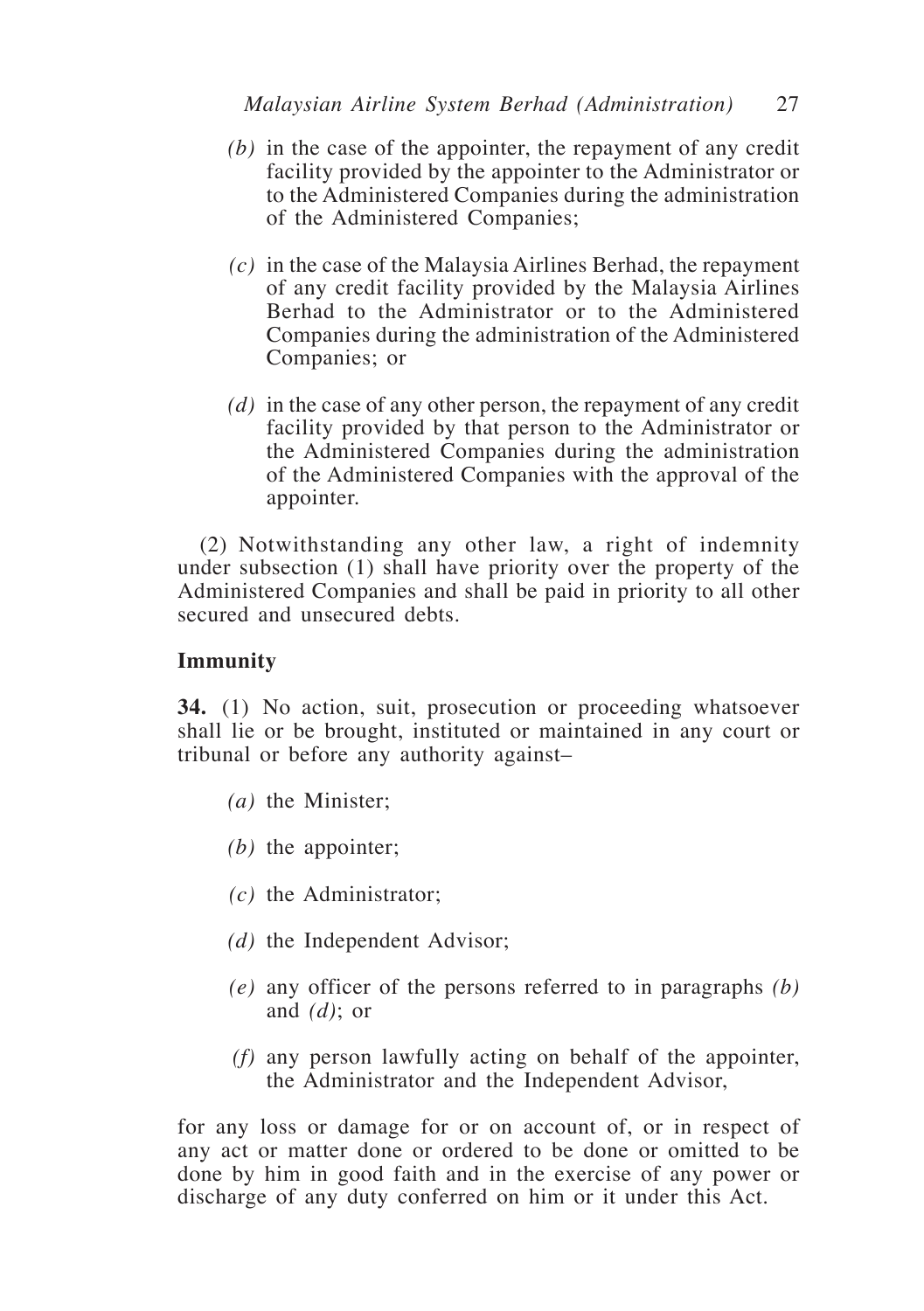(2) No action, suit, prosecution or proceeding whatsoever shall lie or be brought, instituted or maintained in any court or tribunal or before any authority against the Administrator appointed under this Act and any person lawfully acting on behalf of the Administrator by any party for any loss or damage caused by any act or matter done or statement made or omitted to be done by him in good faith and in the exercise of any function or power, conferred or imposed on him under this Act except where such loss or damage is due to wilful misconduct or gross negligence of the Administrator appointed under this Act and any person lawfully acting on behalf of the Administrator.

### **Limits on the grant of orders of court**

**35.** (1) Notwithstanding any law, an order of a court cannot be granted—

- *(a)* which stays, restrains or affects the powers of the Administrator under this Act;
- *(b)* which stays, restrains or affects any action taken or proposed to be taken by the Administrator under this Act; or
- *(c)* which compels the Administrator to do or perform any act,

and any such order, if granted, shall be void and unenforceable and shall not be the subject of any process of execution whether for the purpose of compelling obedience of the order or otherwise.

(2) The decisions of the appointer in sections 4 and 5, the Minister in subsection 12(2) and the Administrator in subsection 18(1) shall be final.

### **Validity of transaction**

**36.** Notwithstanding any written law or rule of law, any payment made, transaction entered into, or any other act or thing done in good faith by or with the consent of the Administrator shall be valid and effective for the purposes of this Act and shall not be considered as an undue preference in the winding up of the Administered Companies.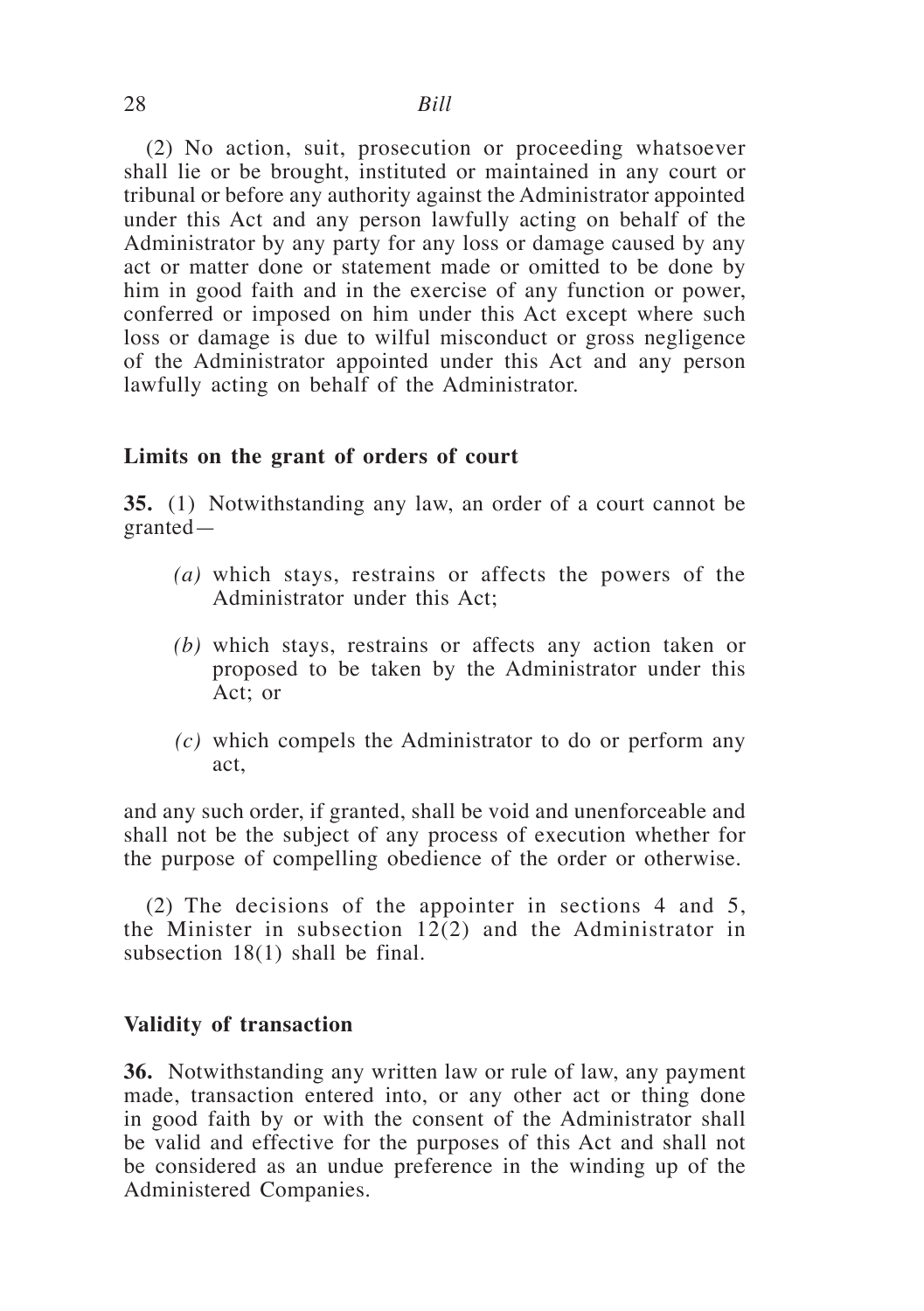#### **Things done in anticipation of the enactment of this Act**

**37.** (1) All acts and things done by any person in connection with the property, liabilities, businesses and affairs of the Administered Companies in preparation for or in anticipation of the enactment of this Act and any expenditure incurred in relation to the acts and things done shall be deemed to have been authorized under this Act, if the acts and things done are consistent with the general intention and purposes of this Act.

(2) The incorporation of the Malaysia Airlines Berhad and all acts and things done by any person on behalf of the Malaysia Airlines Berhad and all rights and obligations acquired or incurred on behalf of the Malaysia Airlines Berhad shall, upon the coming into operation of this Act, be deemed to be done under this Act and shall be the rights and obligations of the Malaysia Airlines Berhad.

**SCHEDULE** 

[Section 30]

#### VESTING OF PROPERTY AND LIABILITIES

#### **Interpretation**

1. (1) In this Schedule, unless the context otherwise requires—

"transferor" and "transferee" mean the respective parties identified as such in the vesting order;

"vesting order" means the order made by the Minister under section 30.

"transfer date" means the date stated in the vesting order on which any property or liability is transferred and vested;

(2) A reference in this Schedule to "liability" means the whole or such part of a liability as is transferred by way of the vesting order.

#### **Effect of vesting order**

2. (1) Where a property is transferred under the vesting order—

*(a)* in the case where the property is held by the transferor alone immediately before the transfer date, the property shall on and from the transfer date vest in the transferee; and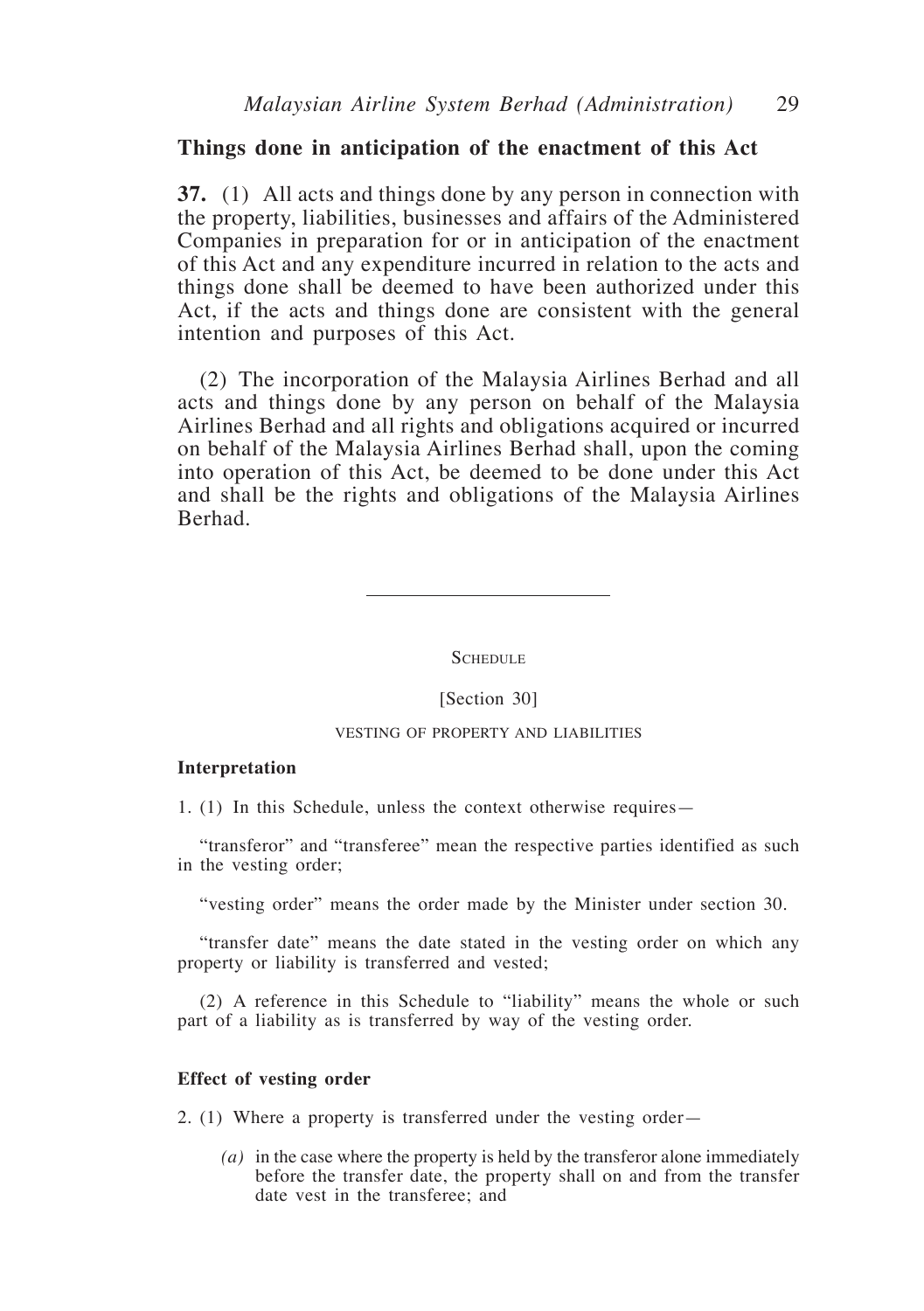## 30 *Bill*

*(b)* in the case where the property is held jointly by the transferor with any other person immediately before the transfer date, the property shall on and from the transfer date vest in the transferee jointly with that other person.

(2) The transferee shall, on and from the transfer date of the property, acquire and be vested with all of the transferor's present and future rights, title and interest in, and obligations with respect to, such property, free of any encumbrances save for any registered interest prevailing as at the transfer date.

(3) A vesting order stating that a property or liability has been transferred to and vested in the transferee shall be conclusive evidence of such transfer and vesting as of the transfer date.

(4) No provision in any agreement limiting or prohibiting the right of the transferor or requiring any consent to assign, sell, dispose of or transfer of a property shall have any application or effect in respect of the transfer and vesting of the property to the transferee.

- (5) In relation to a liability transferred under a vesting order—
	- *(a)* the transferee shall be deemed to assume the liability and be liable to discharge the liability; and
	- *(b)* the transferor shall be released and discharged from the liability.
- (6) In relation to a transfer under a vesting order—
	- *(a)* an existing agreement, instrument, or an order of any court under or by virtue of which the transferor has title, ownership, interest or rights to such property or liability shall be construed and shall have effect as if the reference to the transferor in that agreement, instrument or order were substituted with a reference to the transferee;
	- *(b)* an existing agreement to which the transferor is a party shall have effect as if the transferee had been a party to that agreement instead of the transferor;
	- *(c)* an existing instruction, direction, mandate, power of attorney, authority, undertaking or consent, whether or not in relation to an account that was given to the transferor, either alone or jointly with another person, shall have effect as if given to the transferee either alone or jointly with the other person;
	- *(d)* any security held immediately before the transfer date by the transferor or by a nominee or trustee of the transferor as security for the payment or discharge of any liability of any person, shall be held by the transferee or that nominee or trustee as the nominee or trustee of the transferee, with the same priority as the transferor had, and to the extent of that liability shall be available to the transferee as security for the payment or discharge of that liability; and if any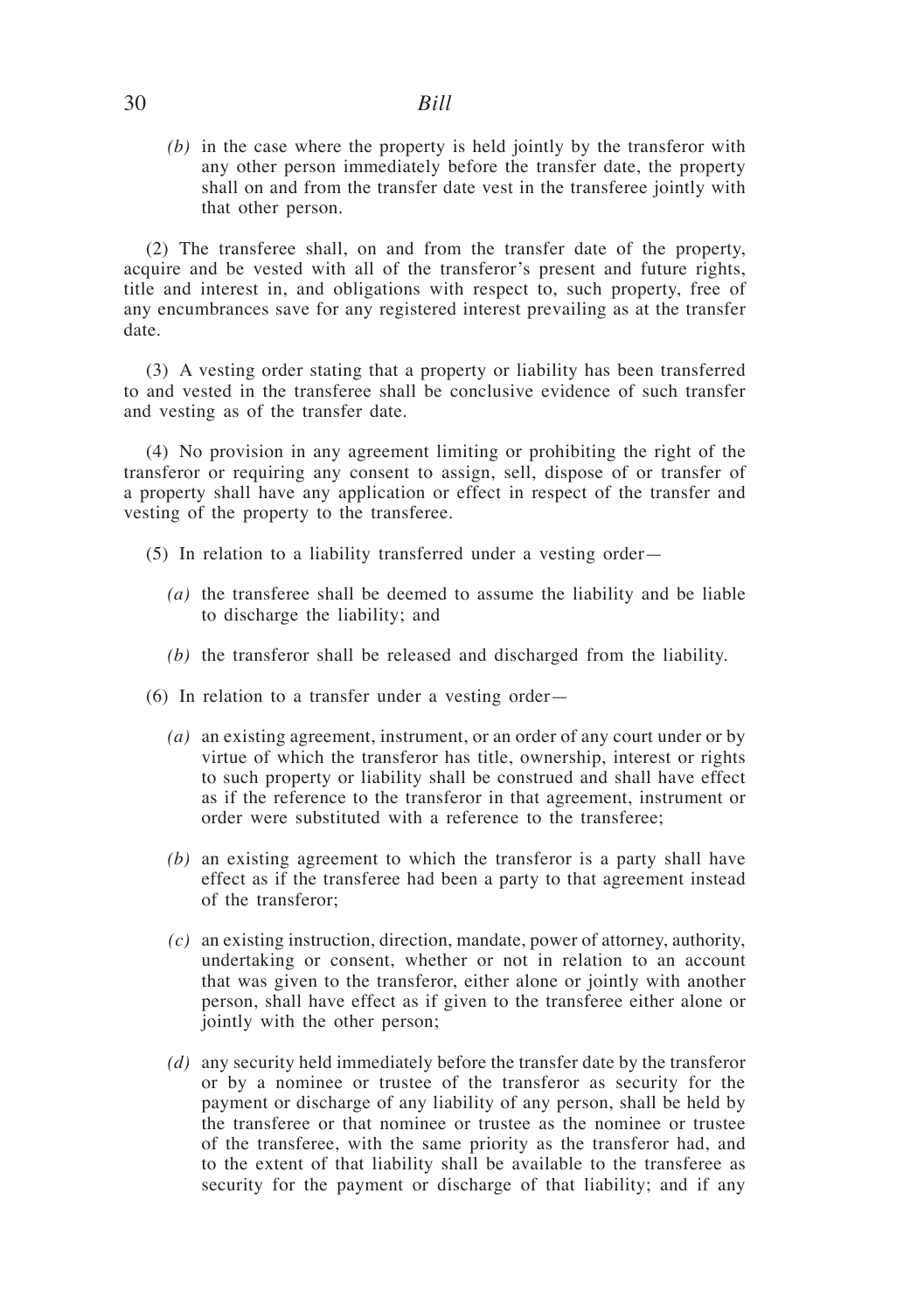such security extends to future advances or future liabilities, the security shall be held by and be available to the transferee as security for future advances by or future liabilities of the transferee in the same manner as the future advances by or future liabilities of the transferor were secured immediately before the transfer date;

- *(e)* in addition to any other right, power or remedy granted to the transferee, the transferee shall have the rights, powers and remedies (and in particular the rights and powers as to taking or resisting legal or other proceedings or making or resisting applications to any authority) for ascertaining, protecting or enforcing the rights, titles and interests vested in the transferee including those rights, titles or interests in respect of any legal or other proceedings or applications to any authority pending immediately before the transfer date by or against the transferor, and resisting any claim, liability or registered interest as if they had at all times been the rights, titles and interests of the transferee;
- *(f)* a judgement, award or order obtained by the transferor and not fully satisfied before the transfer date shall be enforceable by the transferee;
- *(g)* no transfer to or acquisition by the transferee shall be void or voidable by reason of the application of any law;
- *(h)* where the custody of any goods, things or documents is held by the transferor as bailee immediately before the transfer date, such goods, things or documents shall be deemed to have passed to the transferee and the rights and obligations of the transferor under any contract of bailment relating to such goods, things or documents shall be transferred to the transferee;
- *(i)* a negotiable instrument or order for payment of money given to or drawn on or accepted by the transferor, or payable at the place of business of the transferor, whether so given, drawn or accepted before, on or after the transfer date, shall have the same effect on and from the transfer date, as if that negotiable instrument or order for payment of money had been given to or drawn on or accepted by the transferee or were payable at the place of business of the transferee; and
- *(j)* any account between the transferor and its customer shall become an account between the transferee and the customer, subject to the conditions and incidents that relate to such account up to the transfer date, and such account shall be deemed for all purposes to be a single continuing account.
- (7) A transfer of a property or liability under a vesting order shall not—
	- *(a)* be regarded as placing the transferor, transferee or any person deriving title from the transferee or any other person in breach of or default under any contract or in breach of confidence;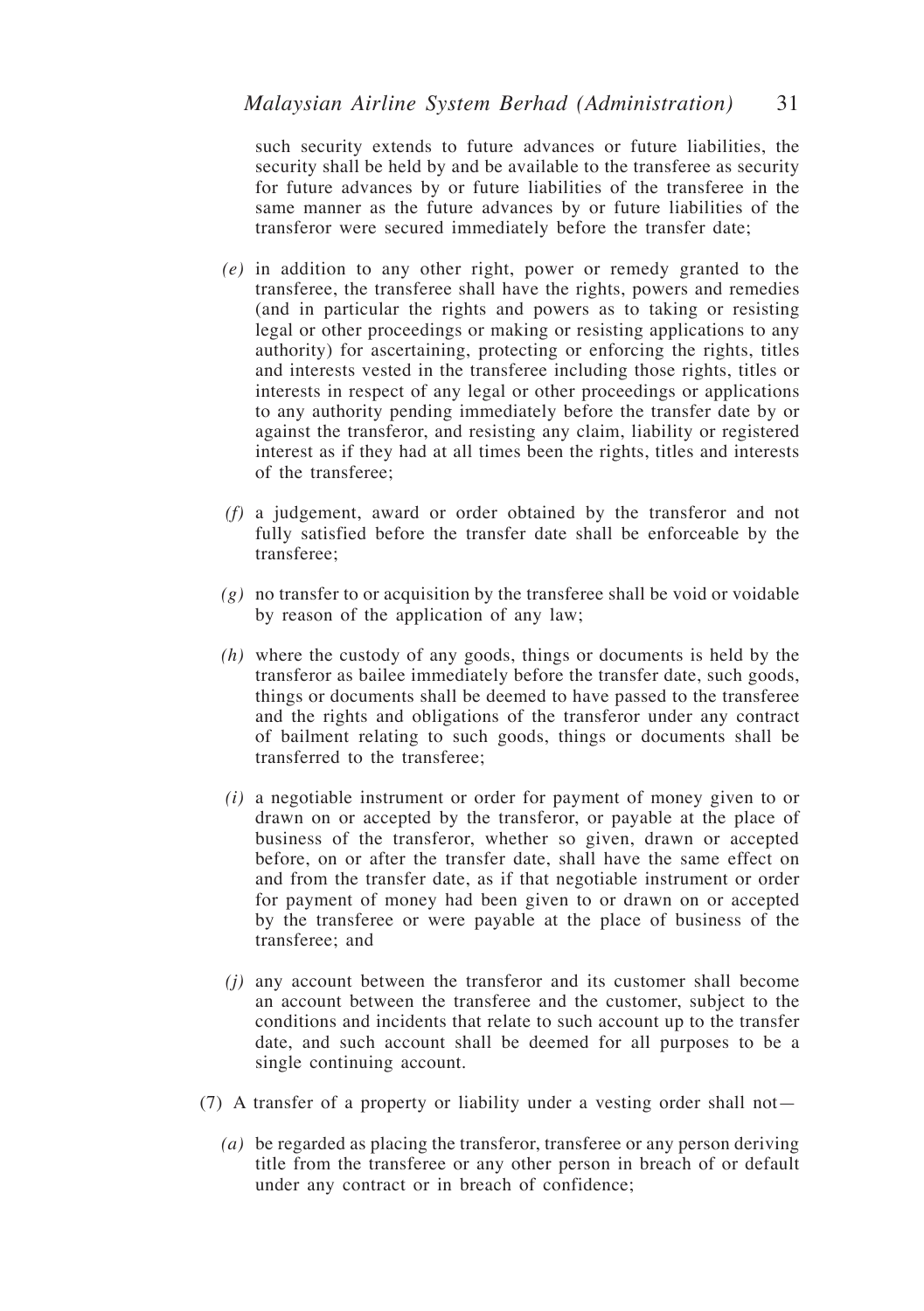- *(b)* be regarded as giving rise to a right or duty for any person to
	- (i) terminate or amend an agreement;
	- (ii) enforce or accelerate the performance of an obligation; or
	- (iii) require the performance of an obligation not otherwise arising for performance;
- *(c)* be regarded as placing the transferor, transferee or any other person in breach of any law, rule of law or agreement prohibiting, restricting or regulating the assignment, sale, disposal or transfer of any property or liability or disclosure of information;
- *(d)* release a surety from an obligation;
- *(e)* invalidate or discharge a contract or security; or
- *(f)* be regarded as terminating or varying any rights, privileges, exemptions (including any tax exemptions) or priorities to which the transferor was entitled and which by virtue of this Schedule have vested in the transferee or existed in favour of the transferor in relation to any property or liability transferred to the transferee pursuant to this Schedule.

#### EXPLANATORY STATEMENT

The Malaysian Airline System Berhad (Administration) Bill 2014 ("the proposed Act") seeks to provide for the administration of the Malaysian Airline System Berhad ("MAS"), its wholly owned subsidiary companies and partially owned subsidiary companies providing goods or carrying out services or both that are essential to the operations of MAS and to provide for the establishment of a new entity known as Malaysia Airlines Berhad which will replace MAS as the national carrier; and to provide for related matters.

2. Part I of the proposed Act deals with preliminary matters.

*Clause 1* contains the short title of the proposed Act and seeks to empower the Minister to appoint a date for the commencement of the proposed Act.

*Clause 2* provides that the application of the proposed Act is limited to a period of 5 years from the date of the coming into operation of proposed Act or upon the listing of the Malaysia Airlines Berhad on the official list of Bursa Malaysia Berhad, whichever is earlier. This is in line with the objective of the proposed Act to provide provisional measures to ensure that the essential air services and connectivity to and from and within Malaysia by MAS as the national carrier are uninterrupted. *Clause 2* also empowers the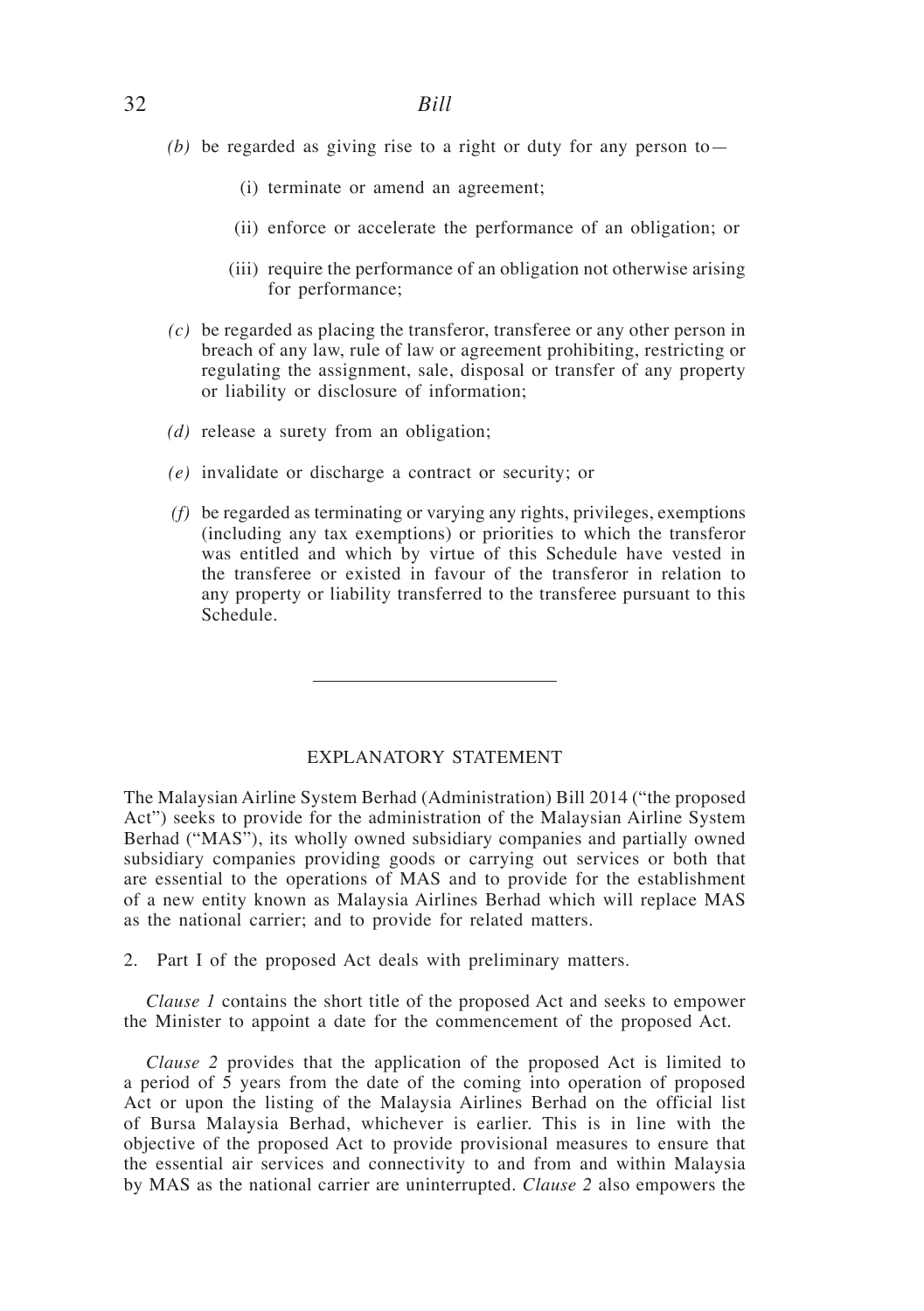Minister to declare, by order published in the *Gazette,* an earlier cessation of the proposed Act if the objectives of the proposed Act are earlier achieved. If circumstances warrant, the application of the proposed Act may be extended by a resolution passed by both Houses of Parliament, for a further period as may be specified in the resolution.

*Clause 3* contains the definition of certain words and expression used in the proposed Act.

3. Part II contains provisions relating to the placement of MAS, its wholly owned subsidiary companies and the partially owned subsidiary companies listed in paragraph 4*(c)* under Administration (referred to as the "Administered Companies"), the effect and duration of the Administration as well as other related matters pertaining to the appointment, qualifications, powers and functions of the Administrator.

*Clause 4* provides that a member of MAS or its board of directors may, with the prior written approval of the Minister, place the Administered Companies under administration. The partially owned subsidiary companies listed in paragraph 4*(c)* have been identified as those which provide goods or carry out services or both that are vital to ensure the continuity of the airline and its operations.

*Clause 5* empowers the party placing the Administered Companies under administration to appoint the Administrator. The appointer has the power to replace the existing Administrator with a new Administrator. *Clause 5* also provides that once the Administrator is released from his appointment, he shall be discharged from all the duties and liabilities in respect of the administration or in relation to his conduct as Administrator. The immunity conferred on the Administrator and the circumstances where the immunity will not apply are set out in *subclause* 34(2).

*Clause 6* sets out the duration of the Administration which commences from the date of the appointment of the Administrator under *clause 5* and ends when the administration is terminated by the appointer.

*Clause 7* set outs the qualifications to be an Administrator which essentially require the Administrator to be a natural person who has consented to the appointment and who is either a company auditor approved under the Companies Act 1965 or a person who is capable of performing the duties of an Administrator.

Further, to ensure that the Administrator is able to carry his functions and apply his powers independently, *clause 7* disqualifies anyone from being appointed as the Administrator if he or she is a mortgagee of any property of the Administered Companies or has direct or indirect shareholding in the Administered Companies or is a person who is, directly or indirectly, interested in any contract or arrangement to provide goods or services to the Administered Companies or an auditor of the Administered Companies or an officer of the Administered Companies.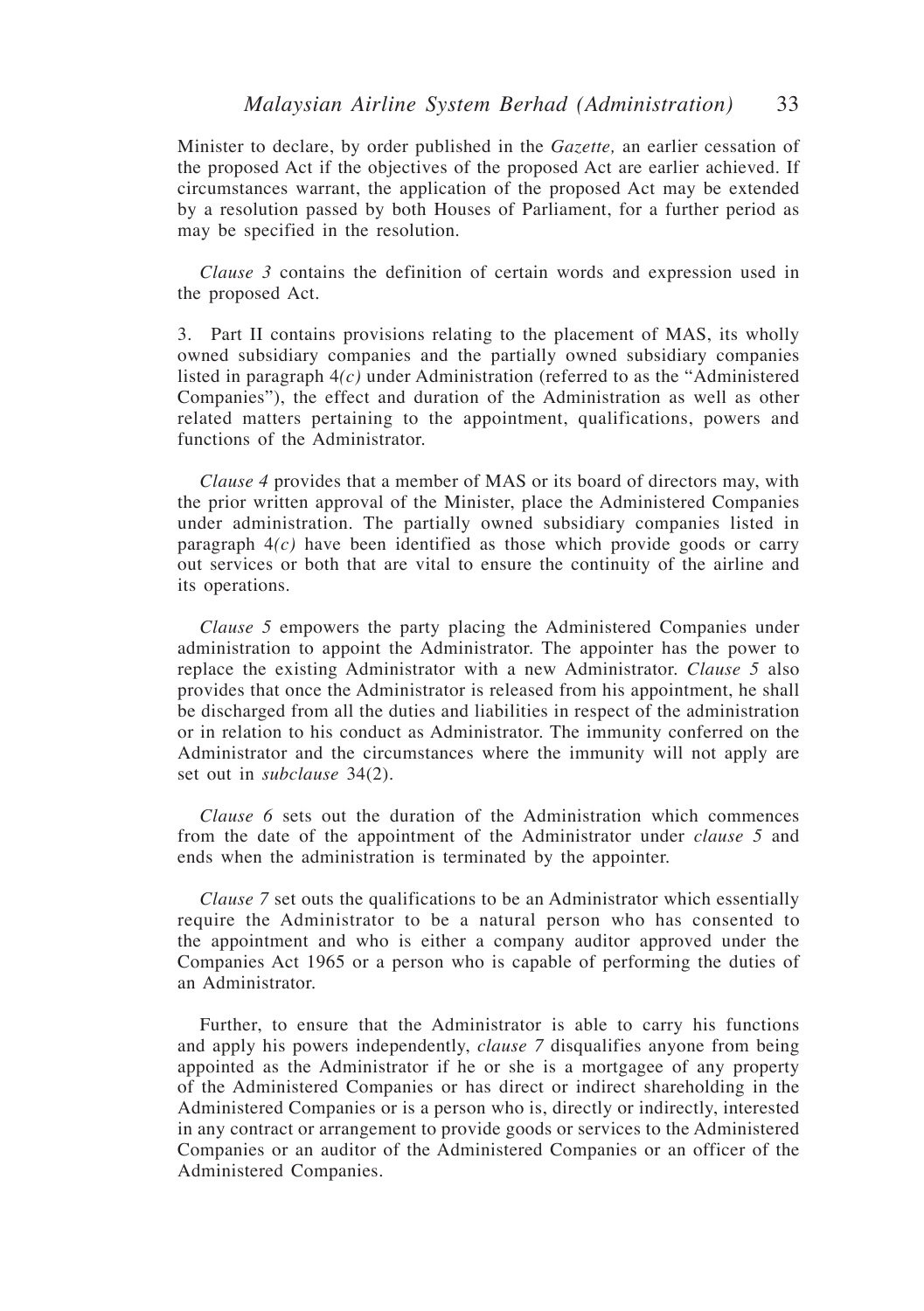### 34 *Bill*

*Clause 8* seeks to require the Administrator to notify the Registrar of Companies and to publicise his appointment by way of lodgment of a notice of appointment with the Registrar of Companies and the publication of notice in the national daily newspapers. *Clause 8* also mandates that every form of documentation issued by or on behalf of the Administered Companies or the Administrator after the appointment of the Administrator shall contain the words "Administrator Appointed". This notification requirement is similar to that imposed by the Companies Act 1965 following the appointment of a Receiver and Manager and also a Liquidator when a company has been wound-up.

*Clause 9* sets out the functions of the Administrator which essentially are to carry out and manage the business, affairs and operations of the Administered Companies and the Administrator will assume all the powers conferred on the directors and carry out the functions of the officers of the Administered Companies. To this end the Administrator shall also take into custody or control the property of the Administered Companies.

*Clause 10* sets out the powers of the Administrator for the purpose of the administration of the Administered Companies.

*Clause 11* provides that, on the appointment of the Administrator, a moratorium which restrains the commencement or continuation of certain legal steps or action shall take effect on or against the Administered Companies which would otherwise have adverse legal effect on the Administered Companies and their property which in turn would defeat the utility and objective of the Administration of the Administered Companies. The moratorium ensures that the administration of the Administered Companies can be carried out effectively and without interruption. However, the moratorium will not apply to any civil or criminal proceedings taken by a regulatory body against the Administered Companies.

*Clause 12* provides that the duration of the moratorium shall be twelve months from the date the Administrator is appointed unless the administration is sooner terminated. The moratorium period may also be extended by the Minister for a further period of not more than twelve months if he is satisfied that circumstances warrant such an extension. This power of extension is only exercisable once. If an extension is granted by the Minister, this *clause* requires the Administrator to publish the notice of the extension in at least two national daily newspapers; one of which shall be in the national language.

*Clause 13* empowers the Administrator to avoid any transfer, conveyance of or creation of security on the goods, monies or other property of the Administered Companies which, had it been done by or against an individual, would in his bankruptcy under the law of bankruptcy be void or voidable.

*Clause 14* empowers the Administrator to direct any transition service provider who is under a contract or obligation to provide goods or services to the Administered Companies to continue providing goods or services to the Malaysia Airlines Berhad and its subsidiary companies instead of the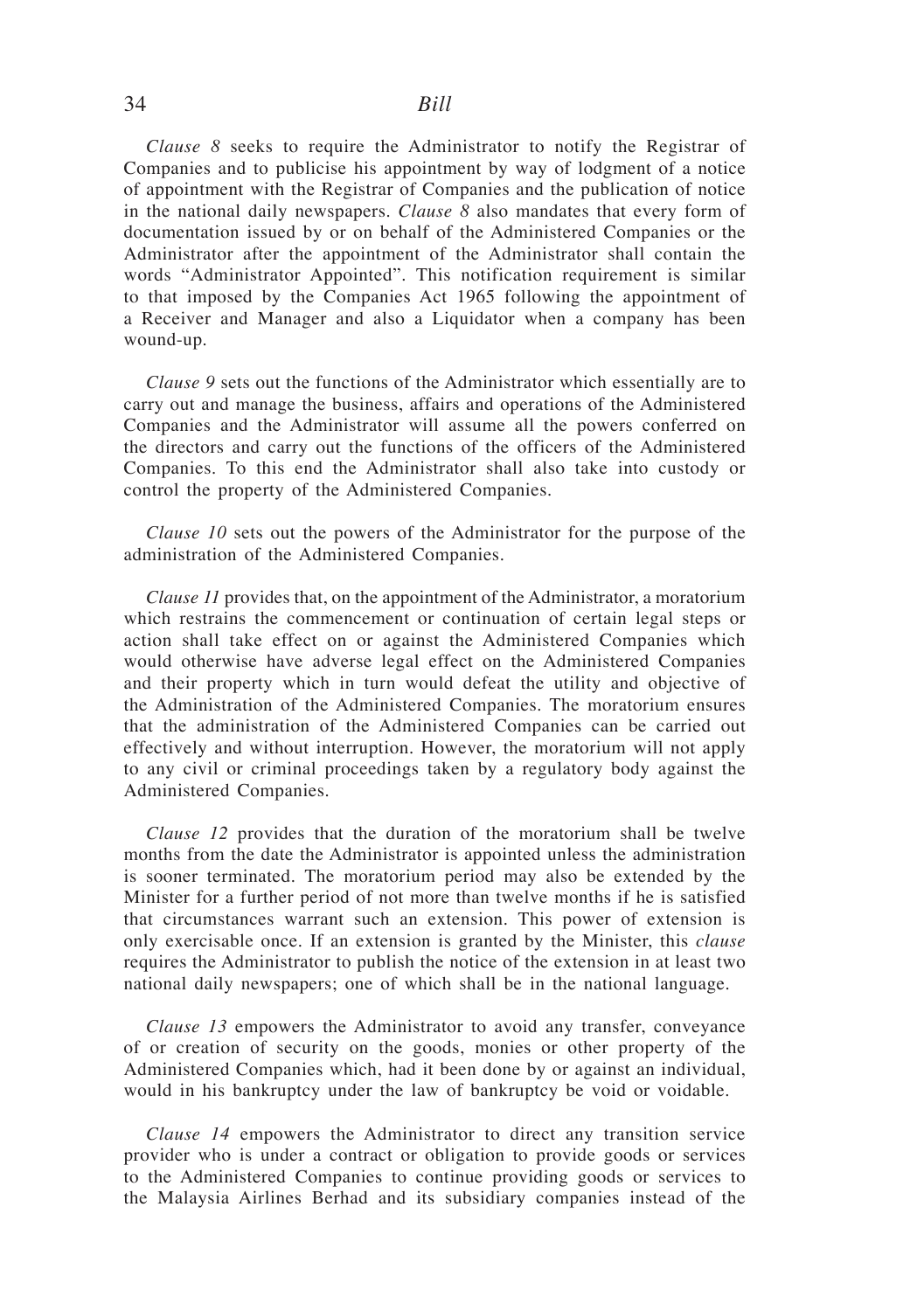Administered Companies. The Malaysia Airlines Berhad and its subsidiary companies are obliged to pay for the goods or services at the same rate paid by the Administered Companies. The direction by the Administrator shall be given only for the purpose of ensuring that no disruption of services of the Malaysia Airlines Berhad and its subsidiary companies.

*Clause 14* also provides that if the transition service provider fails to comply with the direction of the Administrator to provide goods or services to the Malaysia Airlines Berhad, the Minister may, if he thinks necessary for the public interest, direct the Administrator or any other person appointed by the Minister to assume control of the whole or part of the property, business and affairs of a transition service provider so as to ensure that the Malaysia Airlines Berhad and its subsidiary companies receive the goods and services they require for the operations of the airline to continue without disruption. The Minister's order under *clause 14* does not vest the title to or the beneficial interest in the transition service provider's property in the Administrator or such other person appointed by the Minister, as the case may be. The expenses incurred in carrying out the direction of the Minister shall be payable out of the assets of the transition service provider in priority to all other claims whether secured or unsecured.

*Clause 14* further provides that any goods provided or services rendered by the transition service provider to the Malaysia Airlines Berhad and its subsidiary companies is not subject to prior settlement of existing debts by the Administered Companies to the transition service provider. However, this does not affect the rights and entitlements of the transition service provider in recovering those debts owed by the Administered Companies, including late payment interest.

*Clause 15* sets out the effect of the assumption of control of the property, business and affairs of the transition service provider by the Administrator or any other person pursuant to the direction of the Minister under *clause 14*. This includes submitting the control over the property, business and affairs to the Administrator or other person appointed by the Minister to take control of the transition service provider, providing all facilities to the Administrator or other person appointed by the Minister as may be required to carry on the business and affairs of the transition service provider. This *clause* also permits the Administrator or person appointed by the Minister to exercise all the powers of the transition service provider but only to secure the delivery of goods or services or both to the Malaysia Airlines Berhad and its subsidiary companies. In exercising the powers conferred by this *clause*, the Administrator or person appointed by the Minister shall not do anything that would disrupt the business of the transition service provider.

*Clause 16* empowers the Administrator to require any officer of the Administered Companies to provide, by way of a statutory declaration, a statement of affairs of the Administered Companies detailing amongst others the particulars of all property and liabilities, the names and addresses of the creditors, securities held by the creditors and the dates when the securities were given and any other information as may be required by the Administrator.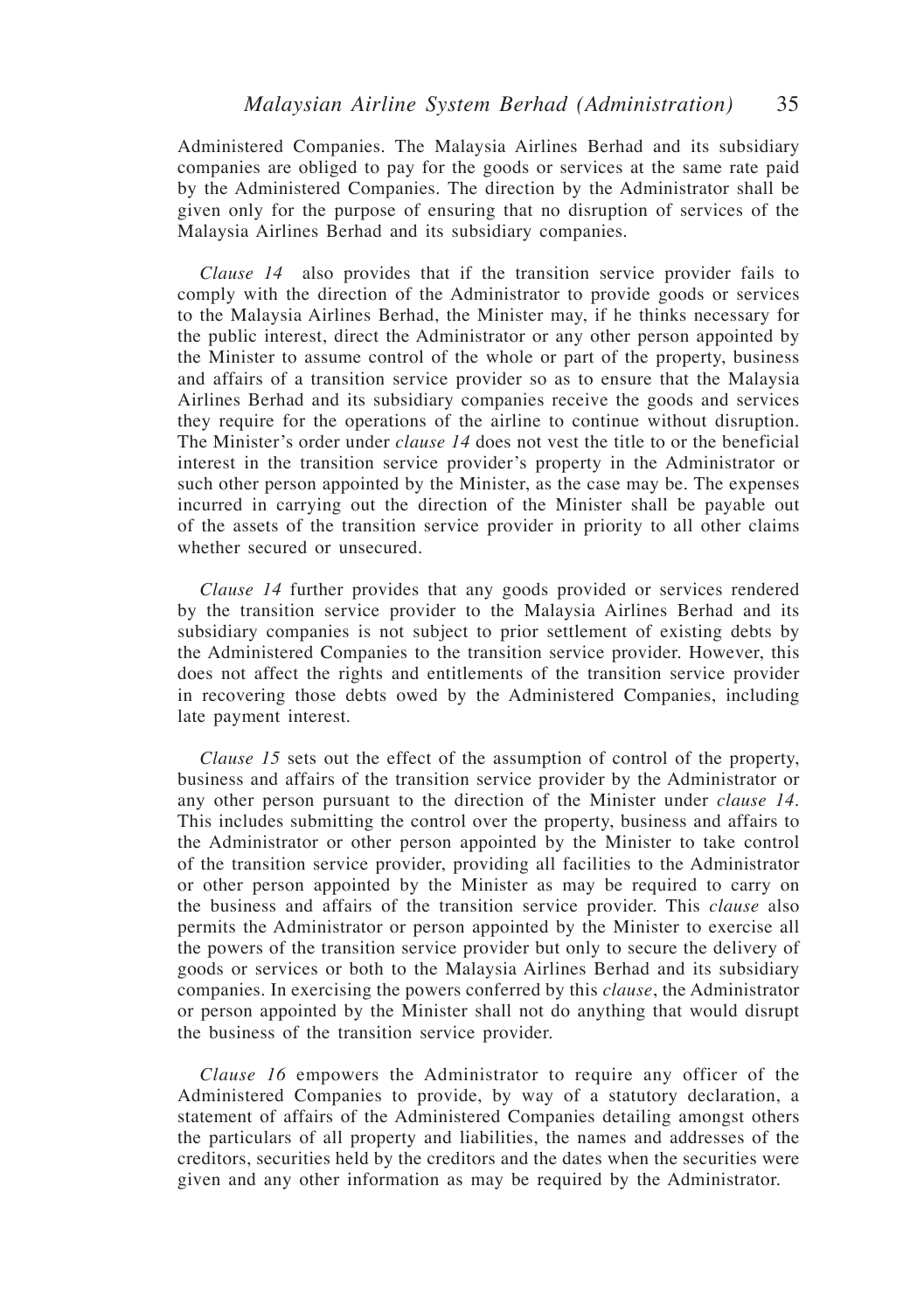### 36 *Bill*

*Clause 17* seeks to require the officer of the Administered Companies to assist the Administrator in the investigation of the Administered Companies by complying with the Administrator's request to deliver or disclose all books, records and documents of the Administered Companies or information pertaining to the location of such books, records and documents. *Clause 17* also requires the officer of the Administered Companies to attend to the Administrator if so requested for the purpose of providing information pertaining to the property, affairs and financial circumstance of the Administered Companies. On completion of the Administration, *clause 17* requires the Administrator to return all books, records and documents of the Administered Companies.

4. Part III deals with the administration of the Administered Companies by the Administrator and includes provisions for appointment of an Independent Advisor, the qualification of the Independent Advisor, decisions relating to the proposal prepared by the Administrator and implementation of the proposal.

*Clause 18* empowers the Administrator to either re-negotiate the terms and conditions of any contracts or agreements of the Administered Companies or prepare a proposal with respect to the Administered Companies or to do both the re-negotiation and preparing a proposal. The proposal prepared may provide for the transfer of any property, business or liability of the Administered Companies by means of vesting under Part V or in accordance with the relevant law applicable to effect the transfer of such property, business or liability. *Clause 18* requires the Administrator to submit the proposal to the Independent Advisor and the appointer.

*Clause 19* sets out the qualifications of an Independent Advisor which must either be an investment bank or a firm of accountants or a person (other than a natural person) permitted to carry on the activity of advising on corporate finance which is a regulated activity under the Capital Markets and Services Act 2007 [*Act 671*] and who, in the opinion of the appointer, has the requisite experience or is capable of performing the duties of an Independent Advisor. To ensure impartiality and objectivity in undertaking the review, *clause 19* provides that any person to be appointed as the Independent Advisor shall be independent of the appointer, management and board of directors of the Administered Companies and the Malaysia Airlines Berhad, and has no interest whatsoever in the Administered Companies and the Malaysia Airlines Berhad.

*Clause 20* sets out the criteria and consideration which the Independent Advisor may take into account when undertaking the review of the Administrator's proposal and on the completion of the review, the Independent Advisor shall prepare and submit a report of the review to the Administrator and the appointer.

*Clause 21* provides that the appointer shall consider the proposal of the Administrator together with the report of the Independent Advisor and if the appointer approves the proposal, the proposal shall be implemented in accordance with its terms. However, if the appointer rejects the proposal, a number of options are available to the appointer including to direct the Administrator to revise the proposal or prepare a new proposal or terminate the administration of the Administered Companies.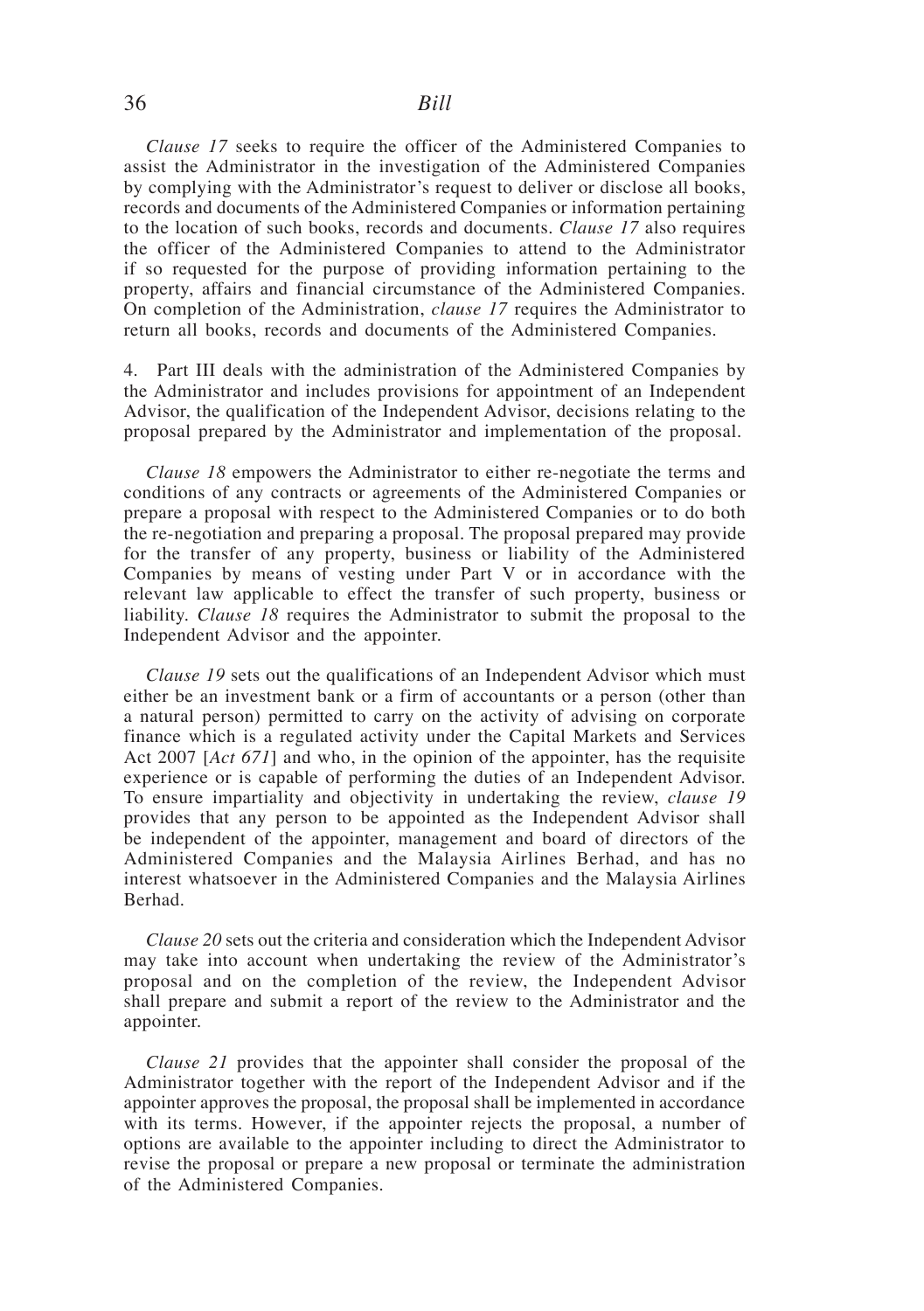*Clause 22* requires the Administrator to seek the approval of a regulatory body where it is required in order to implement the proposal and to deal with the situation where conditions are imposed by the regulatory body. *Clause 22* empowers the appointer to either direct the Administrator to revise the proposal or prepare a new proposal or terminate the administration of the Administered Companies if conditions are imposed and if the appointer is of the view that the conditions are not in the interest of the Administered Companies.

*Clause 22* also requires the Administrator to send a copy of the proposal to all the creditors of the Administered Companies as well as to any other persons affected by the proposal prior to implementing the proposal. However, failure to notify shall not affect the validity of the proposal. *Subclause (3)* provides for the binding effect of the proposal on the Administered Companies, the creditors of the Administered Companies and all persons affected by the terms of the proposal, including the Malaysia Airlines Berhad, if applicable. It also preserves any security provided by any person to secure any duty or liability owed by the Administered Companies to any of its creditor; and each such security shall remain valid and enforceable.

*Clause 23* provides for the transfer of property or liabilities on the transferee named in the proposal. Any transfer of property or liabilities under the proposal shall be effected by the Administrator in accordance with the vesting provisions under Part V and also the terms and conditions set out in the proposal.

5. Part IV deals with the incorporation and object of the Malaysia Airlines Berhad and provisions relating to employees of the Administered Companies.

*Clause 24* sets out the main objective of the Malaysia Airlines Berhad which is to operate the national carrier of Malaysia as a commercial enterprise and that it may also carry on other businesses as the board of directors of the Malaysia Airlines Berhad thinks fit.

*Clause 25* empowers the Malaysia Airlines Berhad in its sole discretion to offer employment to any person who immediately prior to the offer is an employee or in the service of the Administered Companies based on terms and conditions as the Malaysia Airlines Berhad may determine.

*Clause 26* seeks to clarify that the Malaysia Airlines Berhad's legal status in relation to the offer of employment to the employee of the Administered Companies. The offer of employment is not made in the capacity of a successor, assignee or transferee or a successor employer to the Administered Companies. As a result, the Malaysia Airlines Berhad is not liable for any obligation of the Administered Companies relating to any retirement plan or other post-employment benefit plans of employees or former employees of the Administered Companies or for any monies due to any employee of the Administered Companies prior to the Malaysia Airlines Berhad becoming the employer of the particular employee. *Clause 26* prohibits any employees or former employees of the Administered Companies from naming or making the Malaysia Airlines Berhad, the appointer or Administrator a party in any proceeding commenced or continued against the Administered Companies pursuant to the Industrial Relations Act 1967 [*Act 177*], Employment Act 1955 [*Act 265*], Sabah Labour Ordinance 1950 [*Sabah Cap. 67*], Sarawak Labour Ordinance 1952 [*Sarawak Cap. 76*] or Trade Unions Act 1959 [*Act 262*].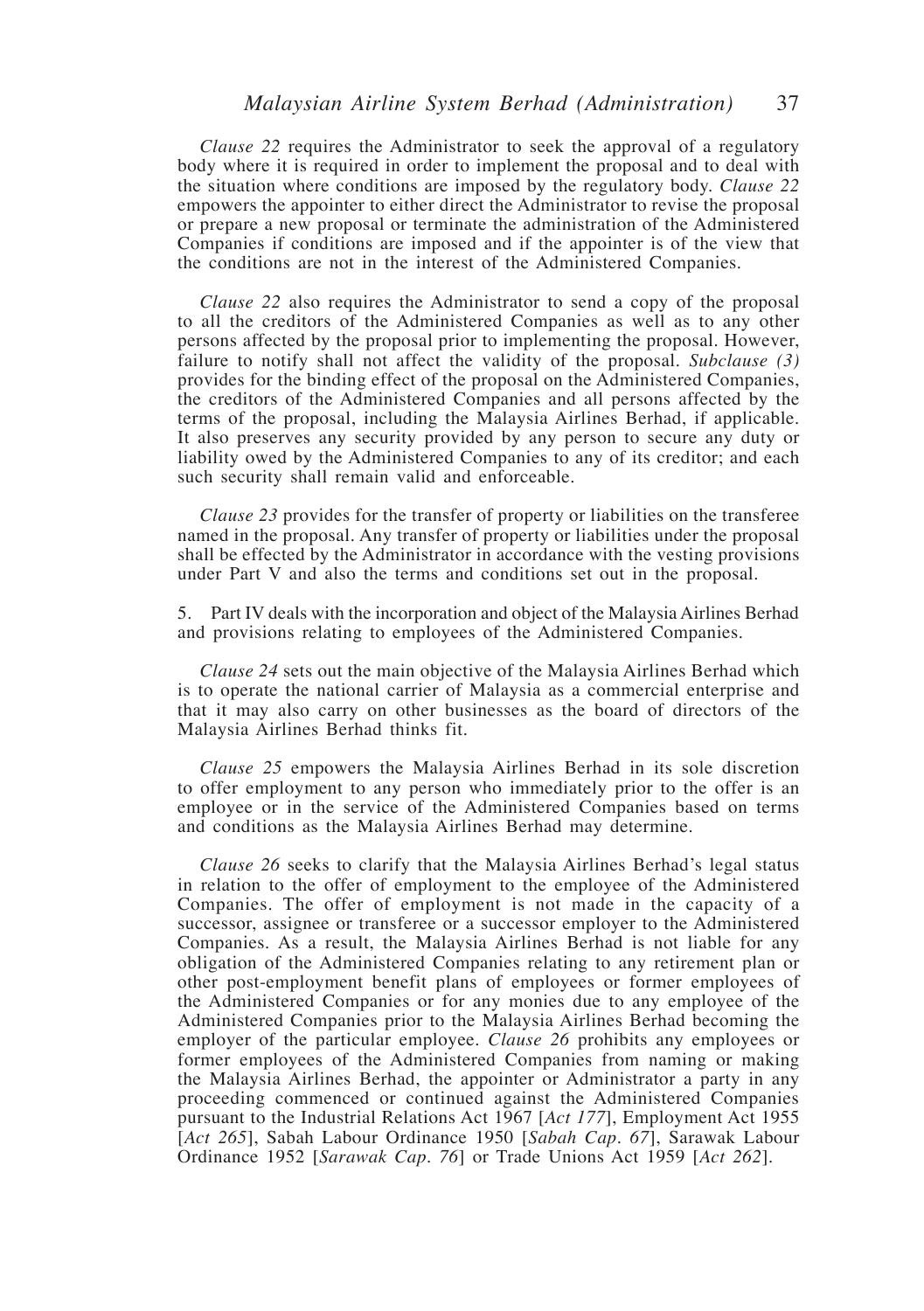### 38 *Bill*

*Clause 27* provides for the power of the Malaysia Airlines Berhad to impose work rules, code of conduct and regulations so long as it is in accordance with all applicable laws.

*Clause 28* sets out the requirements and procedure for any discussion or negotiation between the Malaysia Airlines Berhad and the trade unions and associations which is duly established. This *clause* mandates that all matters for discussion or negotiation between the Malaysia Airlines Berhad and the trade unions and associations shall be by way of meetings where all the trade unions and associations are duly represented in the meeting. The non-attendance of any trade union or association shall cause an adjournment of the meeting and when the adjourned meeting is reconvened, the decisions mutually made by those present at the adjourned meeting and the Malaysia Airlines Berhad shall be valid and binding on the Malaysia Airlines Berhad and all trade unions and associations.

*Clause 29* provides for matters that relates to or impact the productivity or effective utilization of the workforce in the Malaysia Airlines Berhad to be excluded from matters that can be negotiated under *clause 28*. Instead, the Malaysia Airlines Berhad shall determine the matters relating to resourcing and allocation of resources, assessment of employees, leave entitlements, working hours and scheduling of work (including flight time limitation and flight duty period). In making such determination, the Malaysia Airlines Berhad shall comply with all applicable laws and international standards.

6. Part V deals with the vesting of the property or liability of the Administered Companies under the proposed Act.

*Clause 30* seeks to empower the Minister to vest any property or liabilities of the Administered Companies to the Malaysia Airlines Berhad by way of one or more orders published in *Gazette*. The transfer and vesting shall take effect on the designated date set out in the order without any conveyance, assignment or transfer. *Subclause 30(2)* provides that such transfer and vesting shall have the effect set out in the Schedule notwithstanding any written law or rule of law and shall bind all affected persons.

*Clause 31* permits the Minister to rectify any omission or error in any vesting order previously issued.

7. Part VI contains general provisions.

*Clause 32* excludes the application of section 132e of the Companies Act 1965 where shareholders' approval is required for '*related party transactions*'. The exclusion of section  $132E$  is required in related party transactions between MAS and the Malaysia Airlines Berhad where, owing to the requirement for the related parties to abstain from voting, there is no other shareholder available to pass the requisite shareholder's resolution.

*Clause 33* entitles the Administrator, appointer or any other person to be indemnified out of the Administered Companies' property in respect of cost, expenses incurred and credit facility extended to the Administered Companies during the administration of the Administered Companies and such right of indemnity shall be paid in priority to all other secured and unsecured debts.